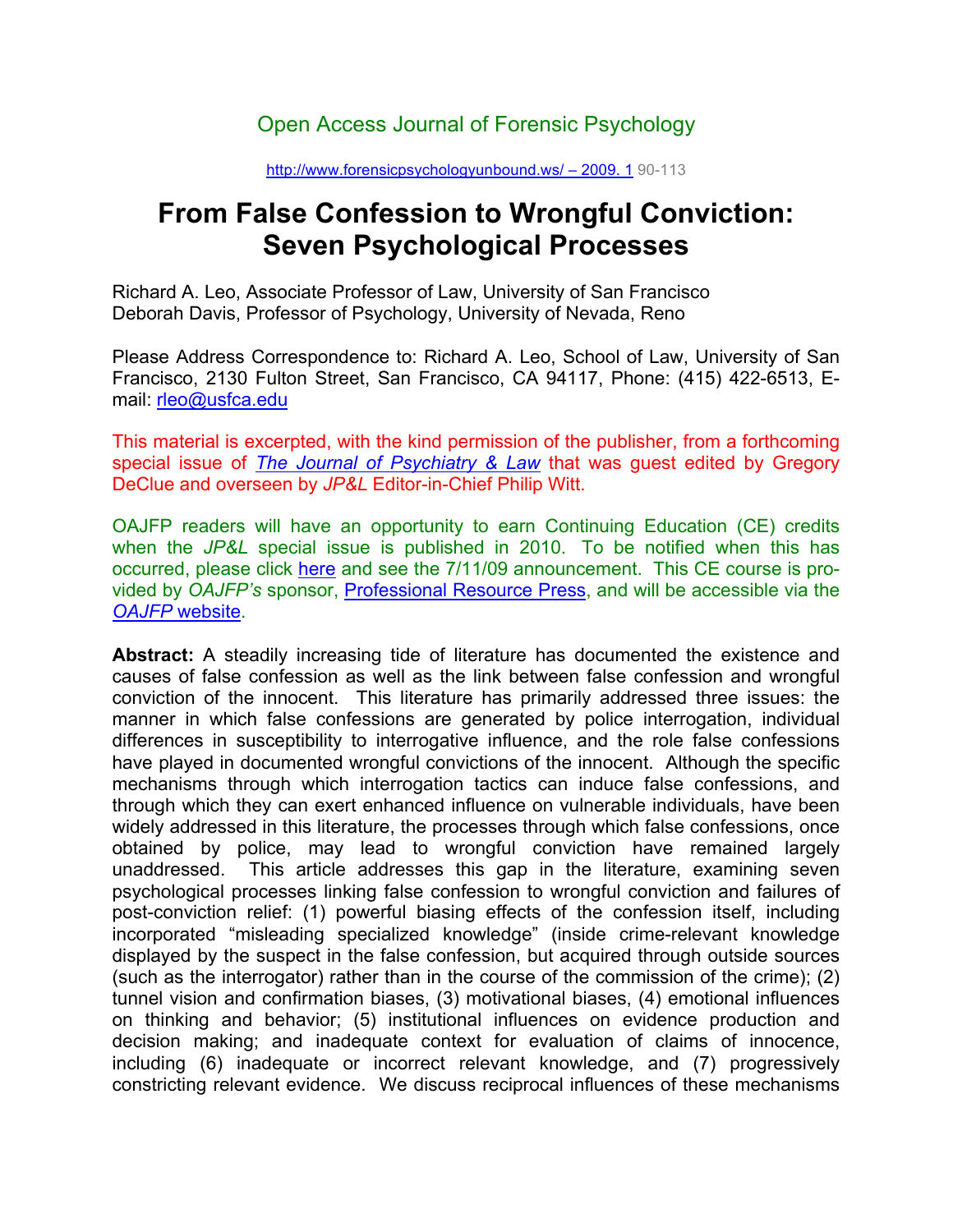and their biasing impact on the perceptions and behaviors of suspects, investigators, prosecution and defense attorneys, juries, and trial and appellate judges.

#### **Introduction**

**¯¯¯¯¯¯¯¯¯¯¯¯¯¯¯¯¯¯¯¯¯¯¯¯¯¯¯¯¯¯¯¯¯¯¯¯¯¯¯¯¯¯¯¯¯¯¯¯¯¯¯¯¯¯¯¯¯¯¯¯¯¯¯¯¯¯¯¯¯¯¯¯¯¯¯¯¯¯¯**

#### *All Evidence to the Contrary…*

On July 10, 1997, Danial Williams was arrested and charged with the brutal rape and murder of his neighbor Billy Bosko's wife, Michelle. Two days earlier, after debarking from his navy ship the *USS Simpson*, Billy Bosko had come home to find her lying in a pool of blood on their bedroom floor, naked from the waist down and dead from strangulation and multiple stab wounds to her chest (Wells & Leo, 2008).

Police soon embarked on a remarkably flawed "investigation" of the case that eventually led to the wrongful accusation and incarceration of seven men, an investigation and prosecution described by one writer as "the present-day equivalent of such insanities as the Salem 'witch trials' of the 1690s…" (Connery, 2008; see Wells & Leo, 2008 for a full account of the case). Detectives elicited false confessions from four men—Danial Williams, Joseph Dick, Eric Wilson and Derek Tice—who would later come to be known as the Norfolk Four. Three of these men (Williams, Dick and Tice) remain incarcerated to this day serving life sentences, despite DNA exculpations, the identification of the true perpetrator (Omar Ballard), his corroborated confession, and the match of his DNA to the semen found in the victim. The fourth, Eric Wilson—who, unlike the others, had falsely confessed only to rape instead of both rape and murder—served more than seven years before being released from prison in 2005. Three other additional innocents (Richard Pauley, Geoffrey Farris and John Danser) were also arrested—but did not confess. Each served 7 to 10 months in jail before capital murder charges against them were dismissed.

In this article, we begin by briefly recounting how and why police detectives initially targeted the innocent suspects in the Norfolk-Four case and then elicited four false confessions. We then identify seven psychological processes that are often involved when false confessions lead to wrongful conviction, using the case of the Norfolk Four to illustrate the way in which these psychological processes may affect the postconfession thinking and actions of those involved in producing a wrongful conviction from defendants, investigators and attorneys, through trial judges and juries, to the rulings of appellate courts.

#### **The Norfolk Four: From Crime to False Confession**

When Billy Bosko found his wife Michelle dead at mid-afternoon on July 8, 1997, he ran to his neighbor Danial William's house to borrow a phone to call 911. Williams called, and then he, his wife Nicole and his visiting parents went back with Billy to his apartment. Williams helped Billy cover his wife's body with a blanket, and then waited with him for police to arrive.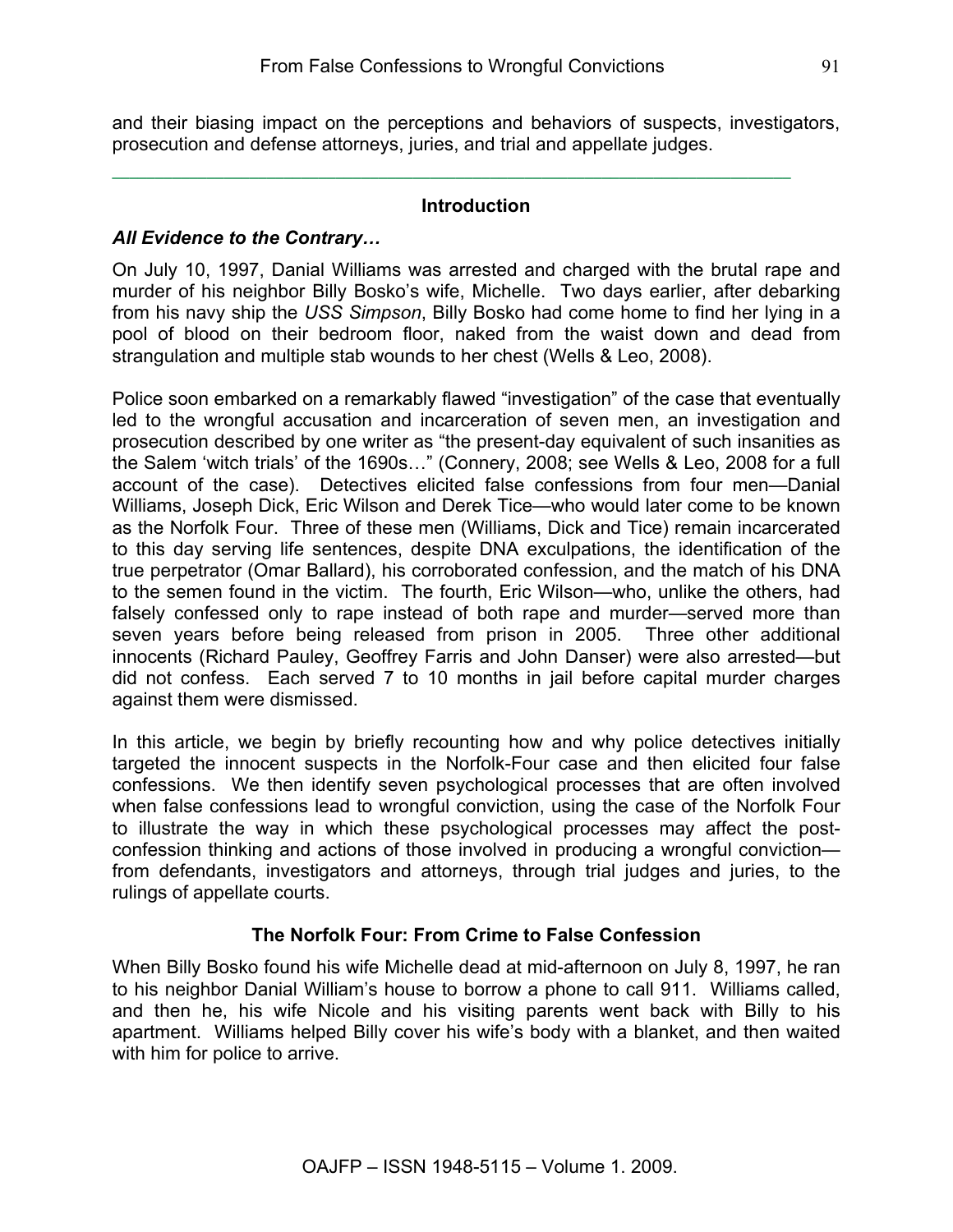As police began to question neighbors about what they might have witnessed and who might have committed the crime, they encountered Michelle's friend, Tamika Taylor. Asked who may have had any reason to kill Michelle, Taylor pointed to Williams, saying that she thought he seemed obsessed with Michelle in a creepy and sexual way (Wells and Leo, 2008: 14). Ironically, Taylor also suggested that police investigate her friend Omar Ballard, the true perpetrator. They and others had all partied together at Michelle's apartment only four nights earlier, and Taylor said that Williams had danced in a sexually suggestive manner, while allegedly "leering" at Michelle.

This was sufficient for Detective Maureen Evans to conclude that Danial Williams was the person who raped and killed Michelle Bosko. Omar Ballard was never investigated until he confessed to the crime in a letter provided to police by Tamika Taylor's mother on February 22, 1999—almost 19 months after the murder. Had he been investigated, police would have discovered a very troubling and suspicious history. Only two weeks before Michelle Bosko's murder, Ballard had assaulted a girl named Melissa Morse, who lived in the same block. An arrest warrant was issued against Ballard for this assault on the same evening that Danial Williams was interrogated. Ballard had proceeded to rape a 14-year-old girl in the neighborhood only 10 days after Michelle's murder, and had been identified and arrested for that crime a week later. He was known to stay with Tamika Taylor, and Taylor had reported to police that Ballard had become friends with the Boskos, that he spent time with Michelle when Billy was at sea, and that he had partied with her, Danial, and the others at Michelle's place a few days before the murder. Yet police never pursued any investigation of Ballard as a suspect in Michelle's murder.

In contrast, Danial Williams—who had no police record—would seem to be an unlikely suspect. He had been married for only ten days, to a wife who was suffering from cancer, and his parents had been visiting for the last several days. His wife told police that he had been sleeping with her at the time of the murder. Nevertheless, initially police focused only on Danial Williams. He became the primary suspect within the very first hour of the investigation, based solely on Taylor's statement about his alleged sexual interest in Michelle. Detective Evans asked him to come to the police station to talk further with her and Detective Halverson about the case.

Never imagining that he was a suspect, Williams willingly followed them to the police station, arriving at 6:30 p.m.. Police kept him waiting while they followed up with other witnesses until about 8 p.m., when they undertook an interrogation that would last through the night, until after 7 a.m. the next morning. Williams, who was exhausted and had not eaten since breakfast at around 9 a.m., maintained his innocence for the first ten hours as he was interrogated by three different detectives. He agreed to take a polygraph, and he was falsely told that he had "failed." He was relentlessly accused of having sexual interest in Michelle and of raping and murdering her; he was accused of lying about his reported memories of his relationship with Michelle and his activities at the time of the murder; and he was told, falsely, that an eyewitness had seen him leave Michelle's apartment around the time of the murder. As the interrogation continued into the wee hours of the morning, Williams became increasingly exhausted and sleep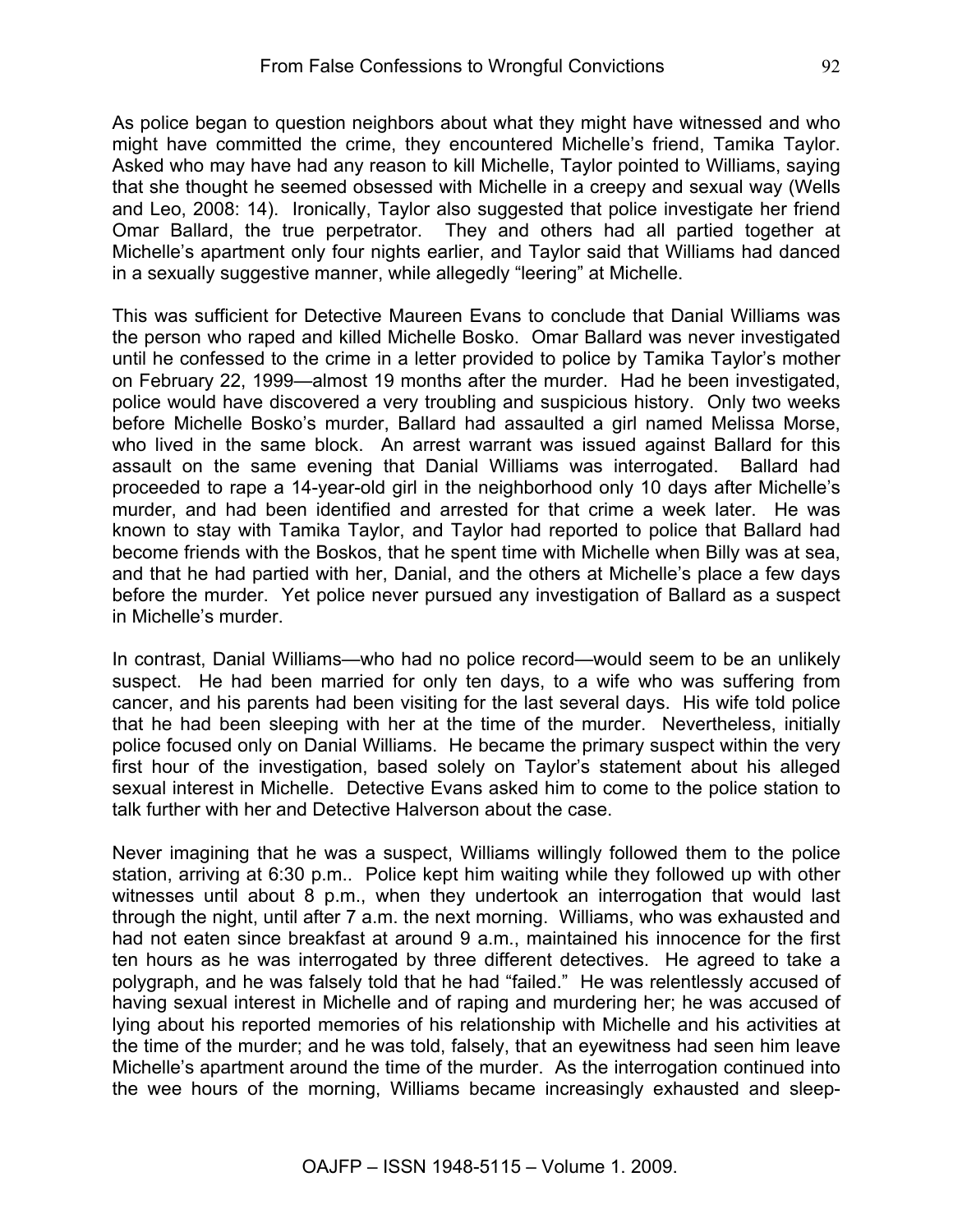deprived; at one point when he put his head down on the table to rest, the interrogators told him to pick it back up.

As Williams continued to deny involvement, the interrogators began to suggest that he could have "repressed" his memories of the crime—that he could have blacked out, or been sleepwalking, that he could have amnesia. Even though he had begun to doubt his own memory and to wonder if he had somehow committed the crime, he continued to resist their repeated accusations. But at around 4:50 a.m., a new interrogator was brought in–Detective Robert Glenn Ford. Ford was known for his aggressive interrogation techniques, and his frequent success in inducing confessions. But he was also known for some more shady techniques, many known to enhance the risk of false confession, and had already been demoted once for coercing false confessions from three teenagers in 1990. Subsequently, he induced known false confessions in at least two more cases in 1994 and 1997 (Wells & Leo, 2008: 30).

Danial Williams reported that during the next hour Ford yelled at him, poked him in the chest, got in his face and told him he knew Williams had murdered Michelle, and—as occurred in the interrogations of all the subsequent suspects—threatened Williams with the death penalty if he refused to confess. Ford stressed that Williams was facing capital murder charges, but that Ford could help him get a lesser charge if he confessed.

At about 5:50 a.m., after almost 12 hours in the police station, Williams gave in, and began to concoct a story of his involvement. He later reported that he was exhausted, confused, not feeling well, and finally just couldn't take the pressure anymore as he came to believe that he might have actually committed the crime—so he told the detectives what they wanted to hear because he just wanted the questioning to end. He made up a story that was inconsistent in many respects with the evidence, in which he admitted to things that the detectives acknowledged they had made up. He was influenced to change his story to better fit the evidence to some degree over the next hour, and at 7 a.m. the detectives had Williams give an audiotaped confession. This would be the first of many coerced false confessions that Detective Ford and his colleagues elicited over the next couple of years.

By 11 a.m., having found that the autopsy report was inconsistent with many of the details in Williams' taped confession, Detective Evans brought him back into the interrogation room to confront him about the glaring major inaccuracies and educate him about the correct details, and soon elicited a changed story and second, revised, taped confession. This sequence—coerced confession, discovery that it couldn't be true, coerced revisions—occurred repeatedly as each coerced story proved false and police targeted more and more innocent young men, a total of 12 before the case was over.

In December of 1997, the DNA analyses came back with a shocker for police. Danial Williams was excluded as Michelle Bosko's rapist. Assuming that Williams' roommate Joseph Dick must have somehow been involved with Williams in the crime as a co-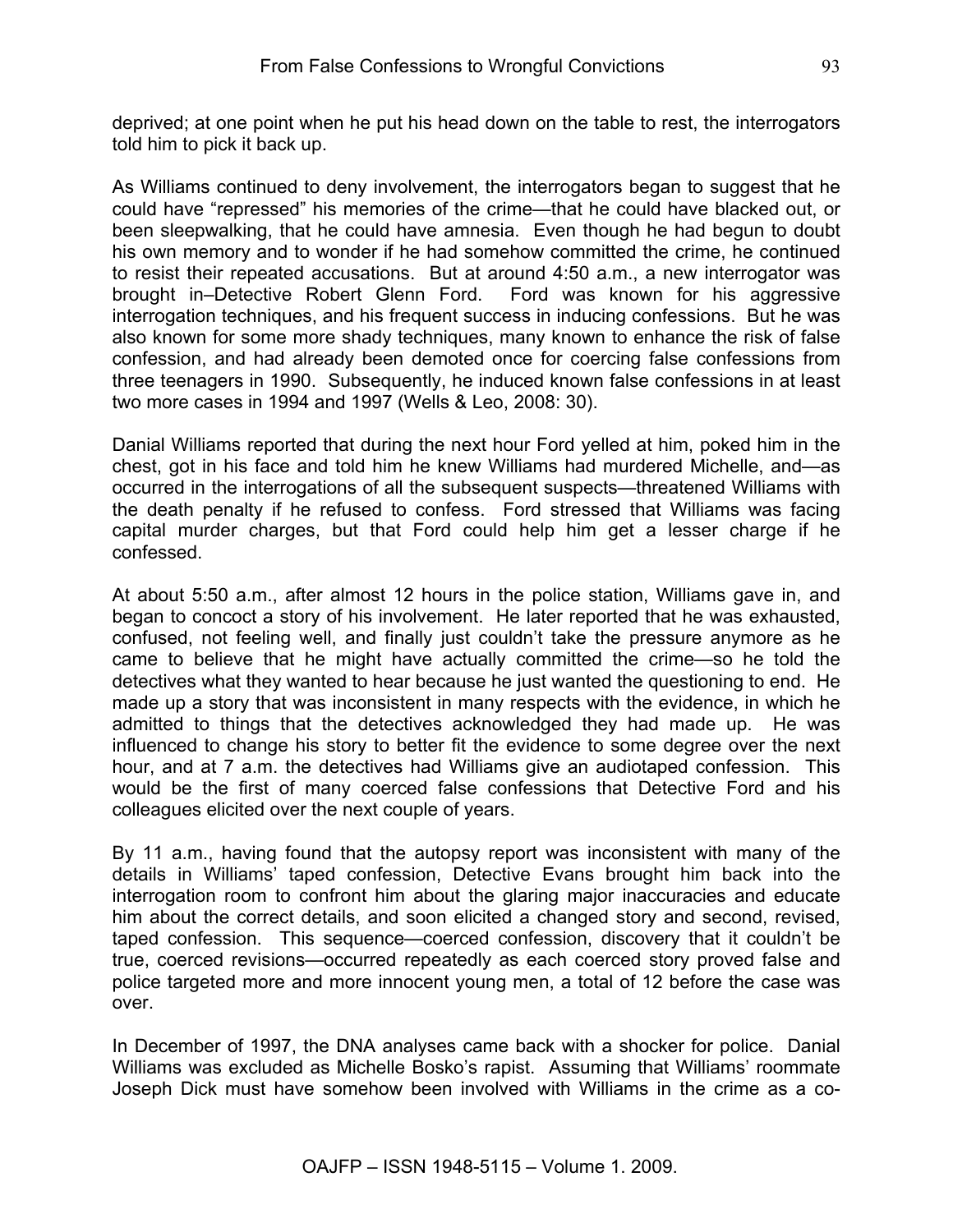perpetrator, Detective Ford and his colleague Detective Wray hauled Dick in for questioning and—after nine hours of accusatory interrogation that involved lies about evidence, including false reports of a failed polygraph, and death-penalty threats coerced a false confession from him as well. Police arrested Dick on January 15, 1998, only to again discover in March that Dick's semen did not match that of the perpetrator.

[Police used similar interrogation tactics to elicit confessions from other men, Eric Wilson and Derek Tice, (acquaintances of Williams and Dick). Please see the full article, to be published in 2010 in *The Journal of Psychiatry & Law.*]

. . . Seven innocent young men were now in jail for the rape and murder of Michelle Bosko—with none of their DNA matching that of the semen found in her body.

In February of 1999, Ballard's letter to Tamika Taylor found its way to police. When interrogated, he admitted the crime within 20 minutes of questioning and maintained that he had acted alone. His statement contained accurate details of the crime not mentioned in those of any of the other defendants. But police and prosecutors did not believe he acted alone—despite the fact that only he had a violent criminal record, only his DNA had been deposited in Michelle Bosko, and only he could provide accurate crime details—but instead believed, absurdly, that they had finally located the missing member of an eight-man gang-rape murder. They offered Ballard a plea contingent on his implicating the others, which he accepted to avoid the death penalty. To maintain this agreement, he provided a new confession also implicating the others, which he later retracted. But police and prosecutors never chose to believe him, preferring instead to believe the far-fetched scenario that, against all physical evidence and logic, he somehow acted in concert with the other seven defendants to brutally rape and murder Michelle Bosko.

Danial Williams and Joe Dick pled guilty to avoid receiving the death penalty, which their lawyers had convinced them was almost certain if they went to trial. Eric Wilson and Derek Tice were found guilty at their separate jury trials, and, after his appeal of the first verdict was granted, Tice was found guilty again at a second jury trial. Although Wilson was released after finishing his sentence for rape, Williams, Dick and Tice have been incarcerated for more than 11 years for a crime they did not commit.

Why were these multiple false confessions viewed as so compelling and so impossible to discount? Why did police, prosecutors and defense attorneys fail to believe the Norfolk Four's retractions, despite the DNA exculpations, lack of physical evidence, the presence of alibis, the evidence of police coercion, the mountain of inconsistencies, inaccuracies and contradictions in their accounts, their failures to implicate others in their initial confessions (despite the obvious human tendency to distribute blame), the apprehension and confession of the true perpetrator, and many other facts inconsistent with guilt? In the next sections, we identify seven psychological processes often involved in cases where false confessions lead to wrongful conviction and where innocent defendants fail to receive post-conviction relief, and we note their role in the case of the Norfolk Four.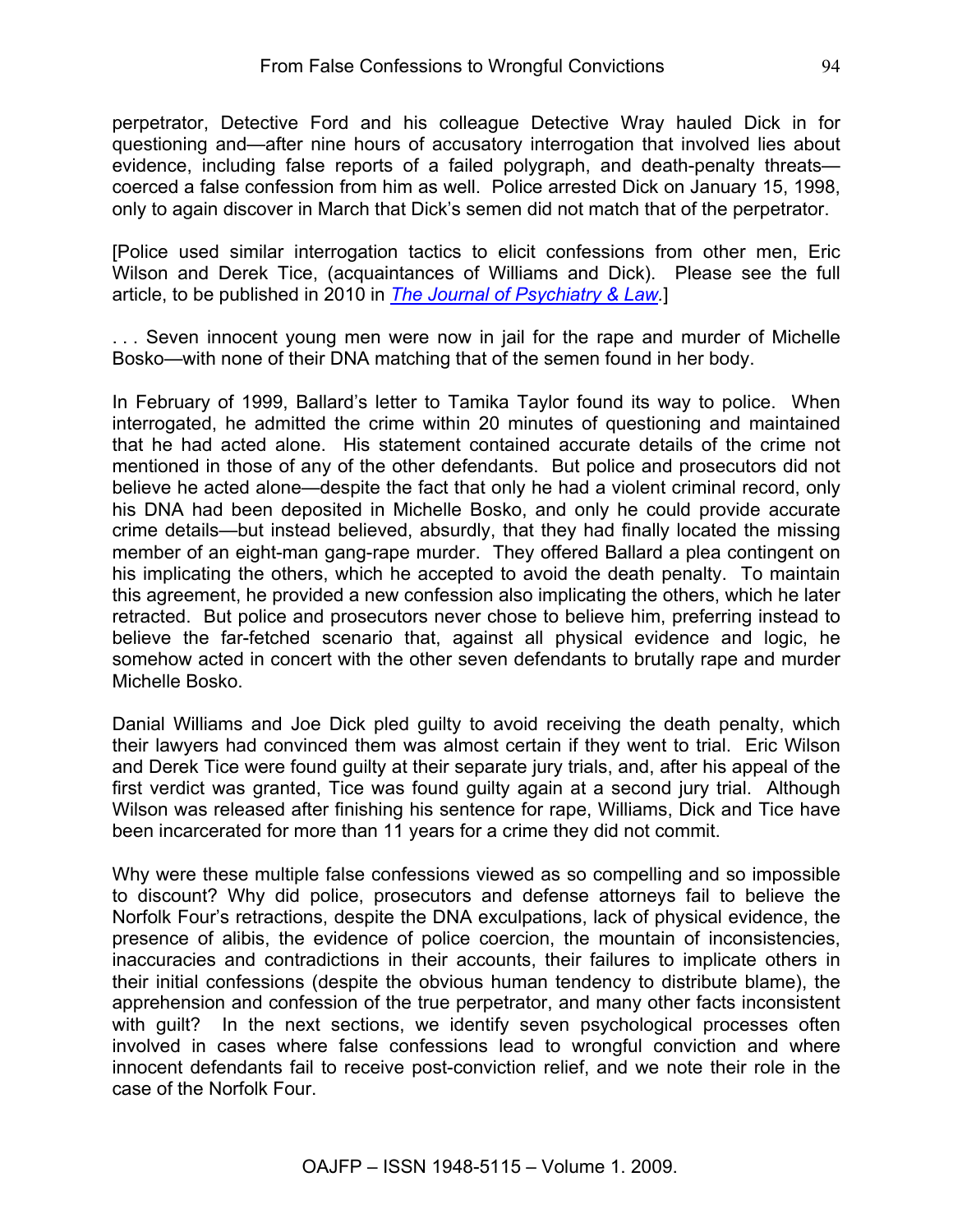#### **Seven Psychological Processes**

#### *I. Confession and the Role of Misleading Specialized Knowledge*

Confessions are universally viewed as extraordinarily persuasive evidence of guilt, particularly when they contain a plausible story line, a description of motives, explanations, crime knowledge, emotional expressions and acknowledgements of voluntariness (Leo, 2008, chapter 5). Former U.S. Supreme Court Justice William Brennan's observation that "no other class of evidence is so profoundly prejudicial" (*Colorado v. Connelly*, 1986: 182) is amply supported by social-science research (Miller & Boster, 1977; Kassin & Sukel, 1997; Kassin & Neumann, 1997; Leo & Ofshe, 1998; Drizin & Leo, 2004). Confessions strongly bias the perceptions and decision making of criminal-justice officials and jurors alike because most people assume that a confession—especially a detailed one—is, by its very nature, true. Confession evidence therefore tends to define the case against a defendant, usually overriding any contradictory information or evidence of innocence (Leo & Ofshe, 1998). If introduced against a defendant at trial, false confessions are highly likely to lead to wrongful convictions—even when they are elicited by questionable interrogation methods and are not supported by other case evidence. False confessions have contributed not only to erroneous jury verdicts, but also to the entry of false guilty pleas (Redlich, in press), as occurred in the Norfolk-Four case. Because self-incriminating statements are viewed as such inherently compelling evidence of guilt, false confessions are a leading cause of wrongful conviction. In aggregated case studies, they have accounted for 14% to 60% of documented wrongful convictions (Warden, 2003; Bedau & Radelet, 1987; Scheck, Neufeld, & Dwyer, 2000; Gross et al., 2005; Garrett, 2008).

A confession sets in motion a seemingly irrefutable presumption of guilt among justice officials, the media, the public, and jurors (Leo & Ofshe, 1998). This chain of events, in effect, leads each part of the system to be stacked against the confessor; he will be treated more harshly at every stage of the investigative and trial process (Leo, 1996). He is significantly more likely to be incarcerated prior to trial, charged, pressured to plead guilty, and convicted. Moreover, the presence of a confession creates its own set of confirmatory and cross-contaminating biases (Findley & Scott, 2006), leading both officials and jurors to interpret all other case information in the worst possible light for the defendant. For example, a weak and ambiguous eyewitness identification that might have been quickly dismissed in the absence of a confession will instead be treated as corroboration of the confession's validity (Castelle & Loftus, 2001). As the case against a false confessor moves from one stage to the next in the criminal-justice system, it gathers more force and the error becomes increasingly difficult to reverse.

This process typically starts with the police. Once they obtain a confession, they typically close their investigation, deem the case solved, and make no effort to pursue any exculpatory evidence or other possible leads—even if the confession is internally inconsistent, contradicted by external evidence, or the result of coercive interrogation (Leo, 1996; Ofshe & Leo, 1997a, b)—for once they elicit a confession it serves to confirm their presumption of guilt. In order to maintain their presumption of guilt, police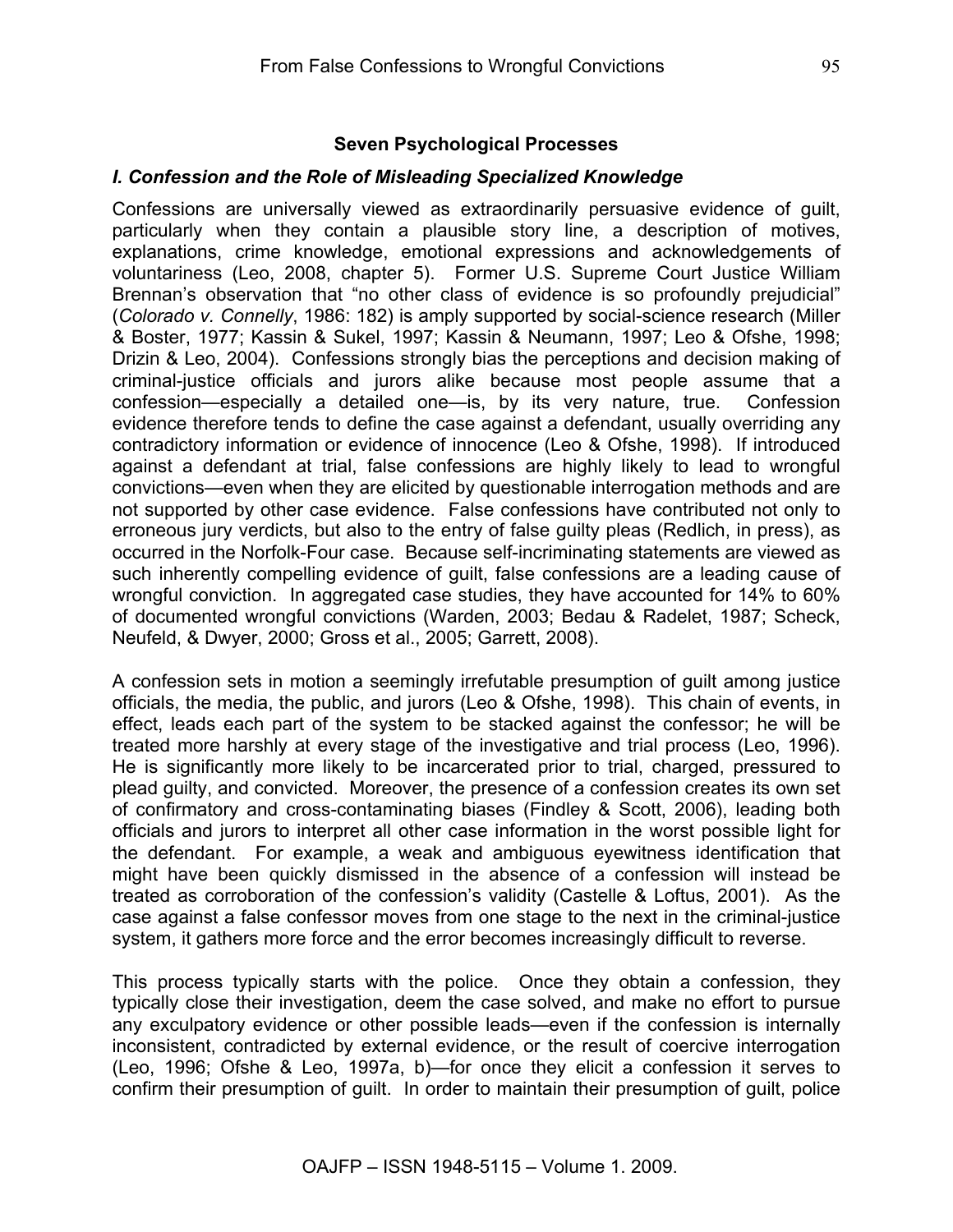will disregard or misinterpret evidence of innocence. Even if other case evidence emerges suggesting or even demonstrating that the confession is false, police almost always continue to believe in the suspect's guilt and the accuracy of the confession (Leo & Ofshe, 1998; Drizin & Leo, 2004).

The presumption of guilt and the tendency to treat more harshly those who confess extend to prosecutors. Like police, prosecutors rarely consider the possibility that an innocent suspect has falsely confessed. Some are so skeptical of the idea of policeinduced false confessions that they stubbornly refuse to admit that one occurred even after DNA evidence has unequivocally established the defendant's innocence (Kassin & Gudjonsson, 2004). Once a suspect has confessed, prosecutors tend to charge him with the highest number and types of offenses (Cassell & Hayman, 1996), set his bail higher (Leo & Ofshe, 1998) (especially in serious or high-profile cases), and are far less likely to initiate or accept a plea bargain to a reduced charge (Leo & Ofshe, 1998). The confession becomes the centerpiece of the prosecution's case, and they aggressively prosecute the defendant. When they have confession evidence, prosecutors rarely back down, even in the face of considerable exculpatory evidence.

Like the police detectives in the Norfolk-Four case, the prosecutors presumed each confessor must be guilty simply because he had confessed—"innocent people do not confess" prosecutor Valerie Bowen would tell the jury in Eric Wilson's trial—despite the factual errors and inconsistencies in each of the confessions, the DNA and physical evidence that did not support the confessions, and the logic and factual evidence that eventually established Ballard as the sole perpetrator of the rape and murder of Michelle Bosko. Instead, like the police detectives, prosecutors repeatedly disregarded and misinterpreted evidence, including rock-solid-alibi evidence of innocence. They also repeatedly failed to turn over exculpatory evidence to defense counsel, who accused them of making blatantly false representations on the record to support the prosecution of the innocent men.

Even defense attorneys tend to presume confessors are guilty and treat them more harshly. As the California Supreme Court has noted, "the confession operates as a kind of evidentiary bombshell which shatters the defense" (*People v. Cahill*, 1993: 497). As a result, defense attorneys often pressure confessors to accept a guilty plea to a lesser charge in order to avoid the higher sentence that will inevitably follow from a jury conviction (Nardulli, Eisenstein & Fleming, 1988). In the Norfolk-Four case, the attorneys for Danial Williams—Danny Shipley and Robert Frank—assumed he must be guilty because he had confessed and took to calling him "Denial"—to his face, to his family, and one time even at a court hearing—every time he asserted his innocence. At Williams' suppression hearing, Shipley and Frank never raised the possibility that Williams' confession was false nor did they point out any of the blatant discrepancies between it and the physical evidence.

Joseph Dick's attorney, Michael Fasanaro, accused his client of lying when he told him he was innocent, and told Dick's parents, "without a doubt, Joe was involved in every aspect of the case" (Wells and Leo, 2008: 84). This persuaded Dick's family members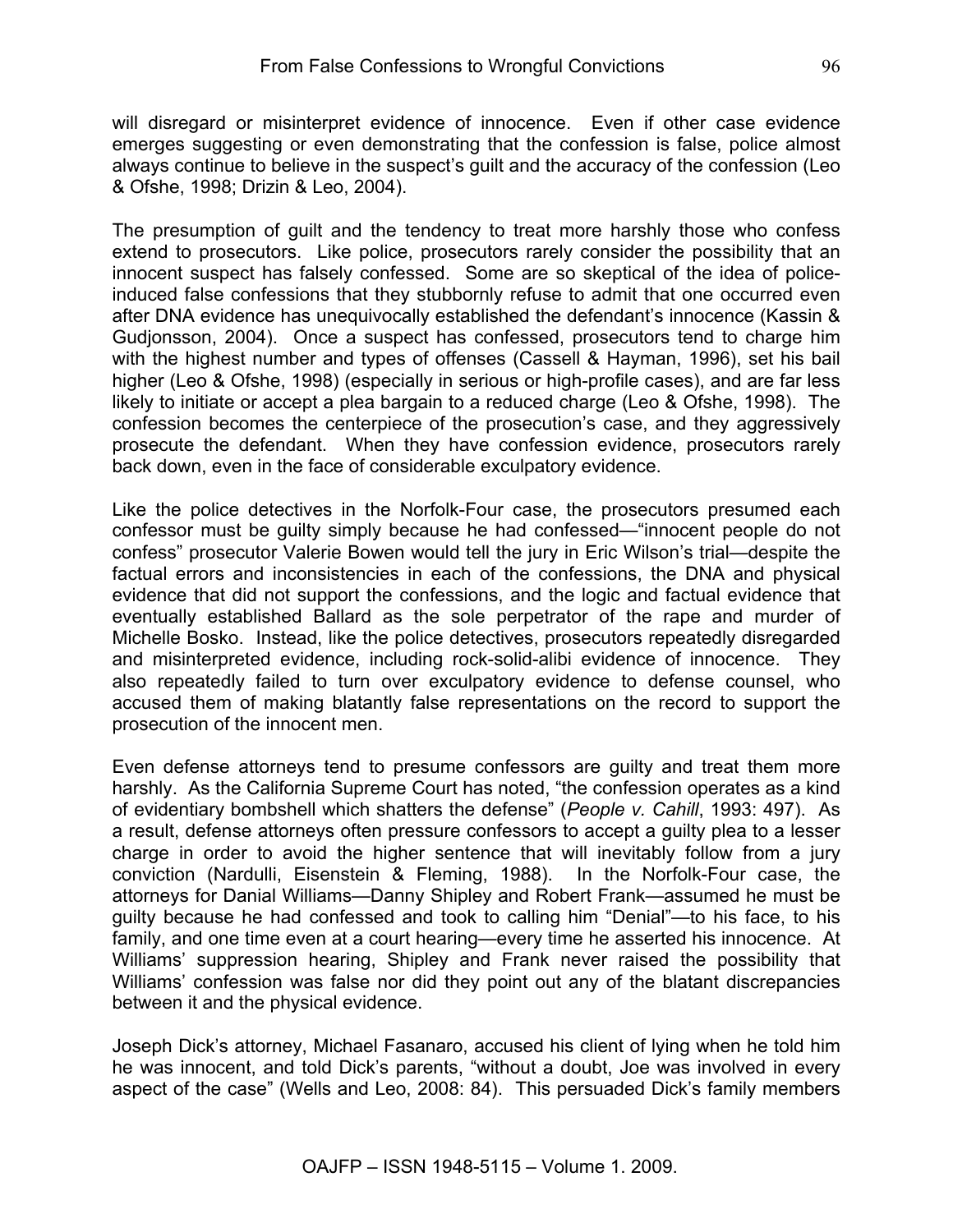that he was guilty, and as a result they also pressured Dick to accept responsibility for the crime, enter into a plea agreement and testify against the other defendants in order to avoid the death penalty (Williams' attorneys had also persuaded his family that he too was guilty). Fasanaro, who never investigated Dick's provable alibi that he was out to sea at the time the murder had occurred, dismissed the inconsistencies and blatant errors in Dick's many confessions as meaningless and predictable for a criminal defendant. Alan Zaleski, Tice's first lawyer, also assumed his client was guilty because he couldn't understand why Tice would confess if he was not (Wells & Leo, 2008).

American judges also tend to presume that confessors are guilty and treat them more punitively. Conditioned to disbelieve defendants' claims of innocence or police misconduct, judges rarely suppress confessions, even highly questionable ones (Givelber, 2000). Thus, if the case does go to trial, the jury is highly likely to learn of the confession, as they did in the trials of Tice and Wilson. Even in the absence of other inculpatory evidence, and even if elicited through a clearly coercive interrogation, as was the case for the Norfolk Four, false confessions are highly likely to lead to wrongful convictions if introduced against a defendant at trial, as they did for Wilson and Tice. In their study of 60 false confessions, Leo and Ofshe (1998, 2001) found that 73% of the false confessors whose cases went to trial were erroneously convicted; 81% were in Drizin and Leo's (2004) study of 125 false confessions. This rate of wrongful conviction becomes even larger when incorporating the number of false confessors who plead guilty rather than take their cases to trial (78% and 85%, for the two studies, respectively). Despite their demonstrably false confessions, both Williams and Dick pled guilty to the rape and murder of Michelle Bosko to avoid the death penalty.

The findings from the studies of aggregated false confessions cases are consistent with those from experiments and public-opinion surveys (Leo, 2008). They all point to the same conclusion: that a confession is "uniquely potent" (Kassin & Neumann, 1997: 469) in its ability to bias the trier of fact in favor of the prosecution and lead to a wrongful conviction (Leo and Ofshe, 1998).

Despite the use of DNA to exonerate innocent prisoners in the last two decades, and the increasing number of documented, proven wrongful convictions (with and without DNA), criminal-justice officials and courts still tend to presume the validity of confessionbased convictions. To this day, police and prosecutors in the Norfolk-Four case continue to insist that Williams, Dick, Wilson and Tice (as well as Farris, Pauley and Danser) all raped and murdered Michelle Bosko, despite the overwhelming mountain of physical and logical evidence to the contrary.

# *The Role of "Misleading Specialized Knowledge"*

The use of misleading specialized knowledge (MSK) occurs when police investigators feed the suspect unique nonpublic crime facts—facts that are not likely guessed by chance—and then insist that these facts originated with the suspect (Gudjonsson, 2003; Leo, 2008). Sometimes referred to as "guilty" or "inside" knowledge, such facts may include the nature of the murder weapon, the location of wounds, placement of objects within the crime scene, and other unique nonpublic details of the crime (See Leo, Drizin,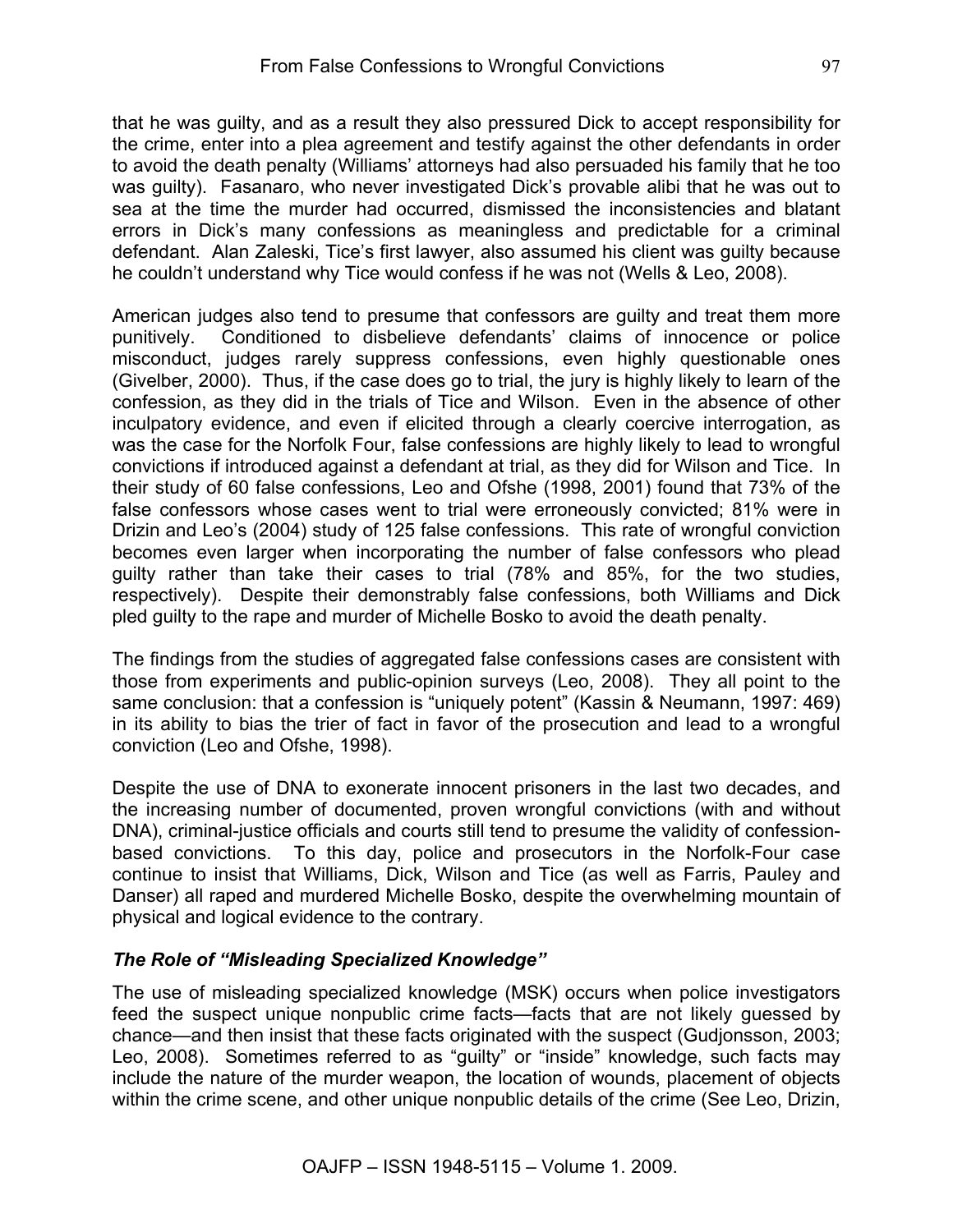Neufeld, Hall and Vatner, 2006). When included in the suspect's post-admission narrative, the facts are believed to reveal that he possesses information that only the true perpetrator would know and therefore he must be guilty. The inclusion of such "guilty" or "inside" knowledge would seemingly be possible only if the suspect had participated in or fully committed the crime, and they therefore lead observers to conclude he must be guilty. In fact, such MSK details are typically incorporated into the statements of innocent defendants because during the interrogation(s) police mention them, show them crime scene photos, or actively argue with the suspect that the crime occurred in a particular way (Leo, 2008).

Although true "guilty knowledge" can be a useful aid for conviction of the guilty, MSK is a truly pernicious influence, in that it so effectively implicates the innocent in the eyes of those who investigate and judge him. Police rely on MSK to convince prosecutors of the validity of the confession, who in turn rely on it to convince jurors of the defendant's guilt. Judicial rulings on the voluntariness and admissibility of the confession can be prejudiced by judges' views of its validity, as judges are loath to suppress a confession that may be the only means of conviction of a person they believe to be clearly guilty. Defense attorneys are influenced by MSK to believe their clients are guilty and then use it to pressure their clients to plead. And finally, appellate courts may rely in part on MSK in support of decisions to uphold trial convictions (Leo, 2008).

The dangers of MSK are particularly severe when the interrogation is unrecorded. In the case of the Norfolk Four, the detectives failed to record their lengthy interrogations of Williams, Dick, Wilson and Tice, but recorded a brief confession statement at the very end of each. The defendants alleged that detectives educated them about the crime scene facts during each of these interrogations. Each of the Norfolk Four incorporated multiple instances of MSK into their confessions. Ford and the other detectives had shown them crime scene photos, offered their own theories of the case, told the suspects what they "already knew," and coerced them into repeatedly changing their accounts to fit the detectives' current understandings of the facts. The result was that the confessions included details that—absent contamination by the detectives during the unrecorded interrogations—would ordinarily seem to corroborate inside knowledge of a crime. The fact that the defendants had given detailed confessions, however, was taken as further evidence of their guilt. In addition to being fed facts, however, some of the defendants had also learned of details of the crime prior to their interrogation. For example, by the time Tice was interrogated, he already knew details he had acquired from listening to news accounts, attending Williams' preliminary hearing, and visiting Williams in jail. Unfortunately, neither the detectives nor prosecutors realized the source of the four suspects' knowledge of the crime and, instead, attributed it, misleadingly, to inside guilty knowledge. Because there were no recordings to show the process through which detectives had contaminated the suspects with these facts, the prosecutors and juries mistakenly interpreted the details in the confessions to corroborate their veracity.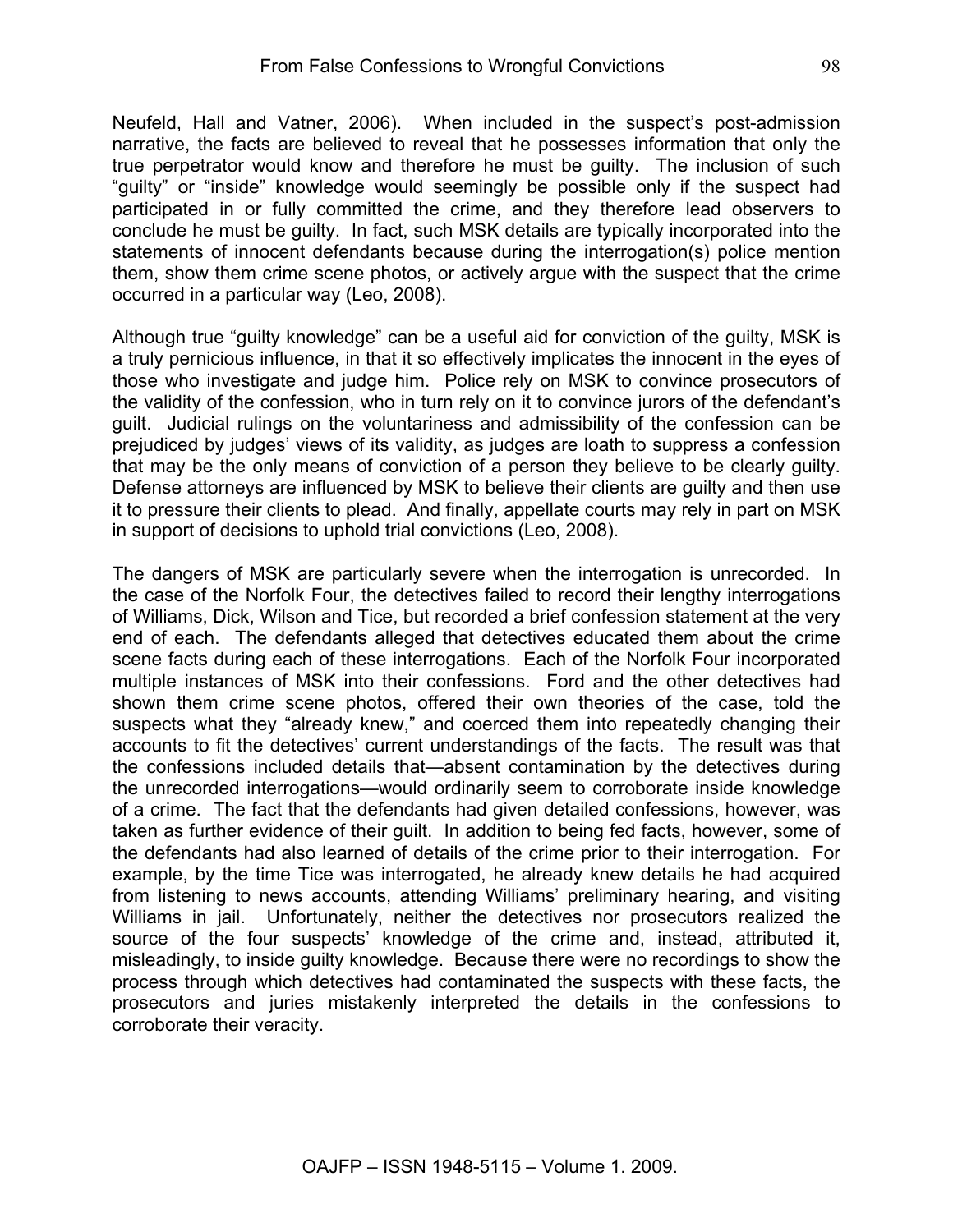#### *II. Tunnel Vision and Confirmation Biases*

"Tunnel vision" refers to the tendency to selectively focus attention on one target to the exclusion of all others. In the criminal-justice system, tunnel vision has been used to refer to the tendency to focus attention on one suspect (or group of suspected coperpetrators), and on evidence relevant to his (or their) guilt. We suggest that the problem of tunnel vision extends farther within the legal system, such as, for example, when a defense attorney may become focused on one legal goal (for example, preventing a client's execution), ignoring evidence and lines of defense relevant to the goal of exoneration.

Tunnel vision and confirmation biases are implicated pervasively in the creation and consequences of false confessions, beginning with their influence on the necessary first step toward wrongful conviction—the misclassification of an innocent person as guilty. Among potential triggers of such misclassifications are beliefs based on gut hunches (e.g., the suspect is displaying suspicious demeanor or emotions) or erroneous assumptions (Ofshe and Leo, 1997a)—such as the assumptions that led to the targeting of Danial Williams (i.e., that a person who is sexually attracted to a victim will often kill her if rejected)—and crime-related schemas or "intuitive profiles" of likely perpetrators (e.g., women are typically murdered by their mates; Davis and Follette, 2002). Such assumptions can trigger tunnel vision and an initial assessment of enhanced probability (or a definite classification) of guilt.

Such an intuitive theory of the motivation for a rape/murder, such as Michelle Bosko's, first guided Detective Evans to focus on Danial Williams. Later this uncorrected assumption of his guilt led to the exclusive focus on a series of others with the only probable cause being that they were acquainted or associated with Williams. They ignored Taylor's suggestion that they investigate Ballard, given on the day of the murder discovery. They didn't pick up on Ballard's arrest for similar crimes in the same neighborhood. This tunnel vision kept all attention off the true suspect until he was forced upon police by his own confession letter.

Once targeted as a suspect, confirmation biases began to affect judgments of Williams' behavior almost immediately. For example, Detective Evans interpreted his willingness to come to the station to talk to them and failure to protest as overly cooperative, and therefore suspicious. She also interpreted the bumper sticker on his car—"Sex is like pizza. When it's good, it's very good. When it's bad, it's still pretty good!"—as evidence of sexual perversion.

A second trigger of misclassification can occur during the pre-interrogation "Behavior Analysis Interview" in which the now suspected perpetrator is assessed for deception. Flawed training in behavioral analysis encourages police to use erroneous and misleading criteria for assessment of deception (see Vrij, 2008), yet to mistakenly believe that they detect deception with 85% or better accuracy (Kassin & Fong, 1999; Meissner & Kassin, 2004). But behavioral confirmation biases immediately come into play as the stressful interview and interrogation lead the suspect to display anxious behaviors investigators are erroneously trained to interpret as guilt. During the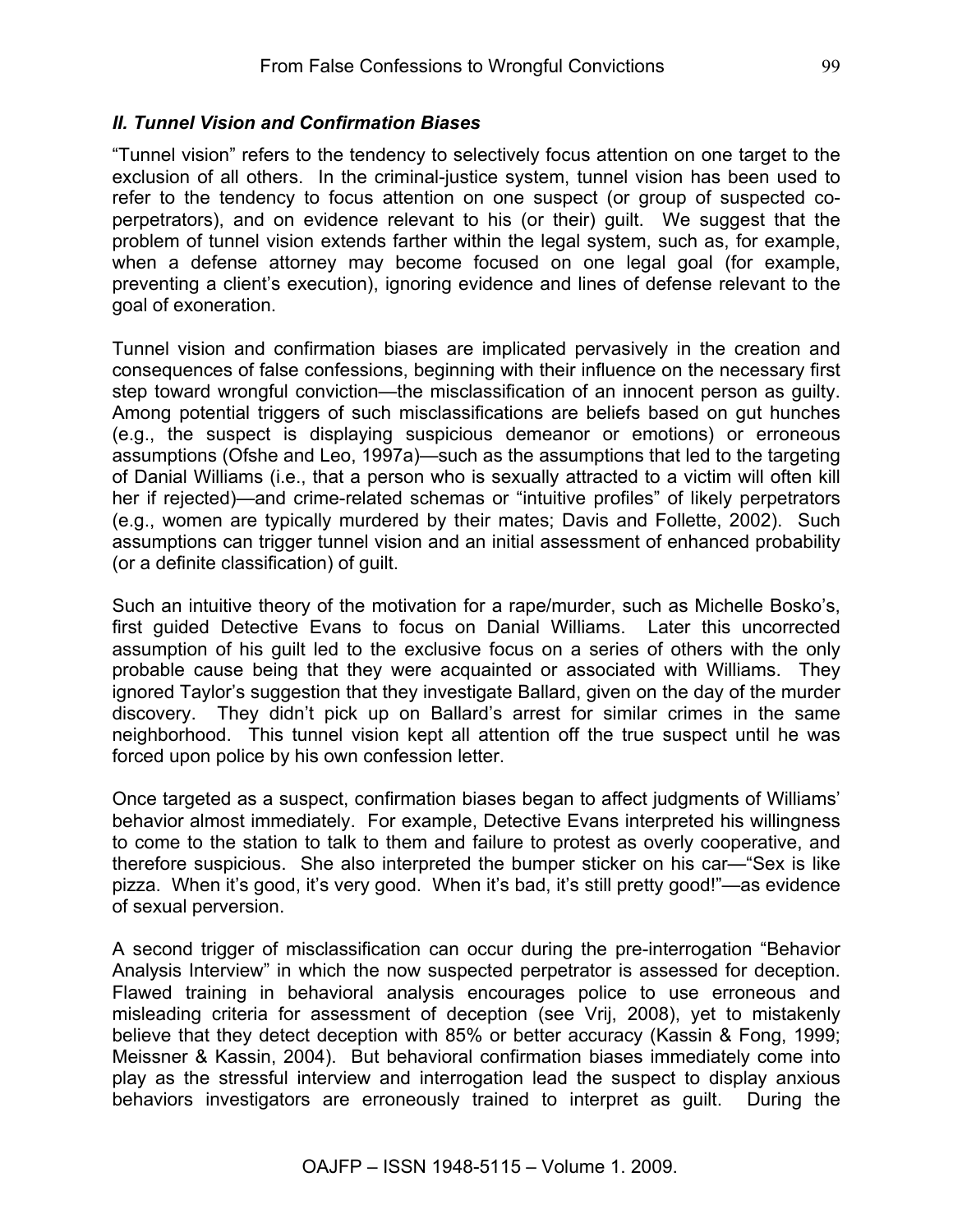subsequent interrogation, interrogators assume guilt, seek only confirming statements, and actively discourage and ignore exculpatory denials, verbalizations of innocence, and explanations.

Detective Evans was confronted immediately with evidence from the autopsy of Michelle Bosko that was incompatible with Williams' confession. Yet, assuming that innocent people don't confess to crimes they didn't commit, she didn't question his guilt, and instead simply assumed that he lied, forgot details, or got confused. As became standard operating procedure when the other defendants' confessions didn't fit the facts, she simply returned to confront Williams with the discrepancies and solicited a new account, feeding him facts she had learned from the autopsy and shaping his new account through several initial versions until she got one that fit her new view of what happened.

In short, the defendant is subjected to a progressing cascade of guilt-presumptive tunnel vision and confirmation biases among all who judge him. The impact of these biases becomes ever stronger as the range of contextual information that could otherwise provide the basis for more accurate evaluation of the validity of the confession shrinks. That is, much of the original information relevant to the suspect's guilt is lost as it is selectively filtered first by investigators, and later selectively reported by attorneys to judges, juries and appellate courts—and the evidence that remains is interpreted without the full relevant context for judging its validity.

#### *III. Motivational Biases*

A large body of literature addressing "motivated cognition" (e.g., *Psychological Inquiry, 1999;* Special Issue on Motivated Cognition) or "goal pursuit" (e.g., Hassin, Uleman, & Bargh, 2005; Elliot & Dweck, 2005) has examined the manner in which current goals direct attention, information search, and processing and interpretation of incoming information—as well as goal-relevant behavior**.** Goals can be regarded as one source of tunnel vision, in that they selectively direct attention to goal-relevant targets and information, and, like confirmation biases, promote biased processing of incoming information—but with interpretative biases that would serve the perceiver's goals, rather than simply confirm his or her expectations. Finally, goals also motivate behavior in their service, such that goal-promoting behavior becomes more likely. Goal-related biases pervade the processes leading to false confession and wrongful conviction.

The primary goal of investigators and prosecutors should be accuracy—identifying and convicting the guilty while making sure to avoid prosecution of innocents (Thomas, 2008). Unfortunately, competing personal, institutional and external sources (police supervisors, prosecutors, victims and their families, politicians, media, and the pressures of high case loads) create pressures to solve crimes quickly and efficiently, especially in serious and high-profile cases (Findley and Scott, 2006). Such pressures in turn may promote a rush to judgment and escalate the risk of misclassifying innocent persons as likely perpetrators. Once a suspect is so classified and subject to interrogation, still in the grip of these pressures, the police interrogator's goals are to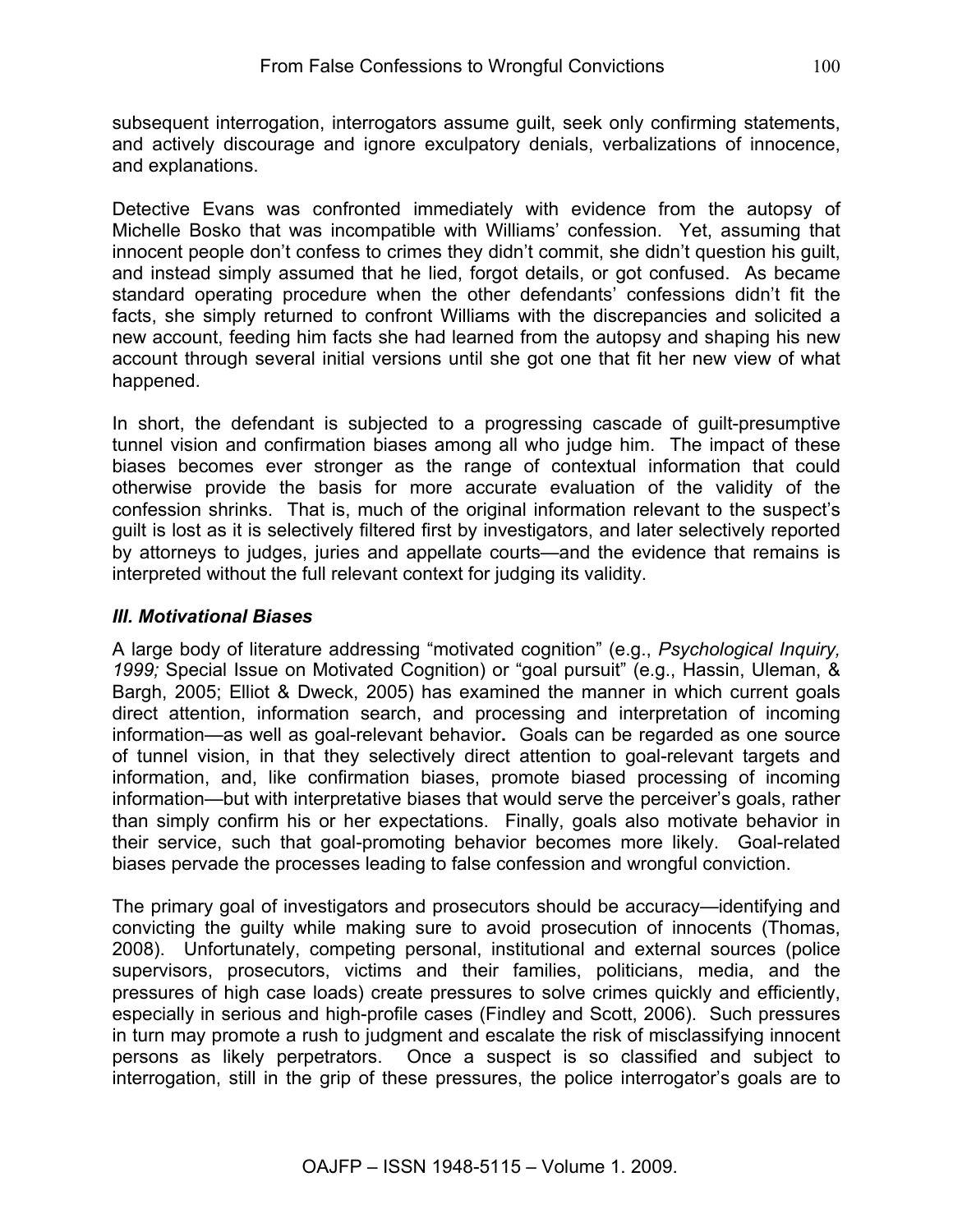induce the suspect to provide incriminating statements (preferably a full confession) that will facilitate a certain and efficient conviction (Leo, 2008).

Once the suspect is convinced by these behaviors that establishing his innocence is hopeless, and he begins to focus on the goal of minimizing consequences, the interrogator can more effectively convince the suspect to confess—which is clearly *not* a way to establish innocence, but plausibly *can be* regarded as a way to minimize consequences (particularly in the context of the interrogator's claims regarding the need for and benefits of confession). The suspect's goal of minimizing consequences leads him to selectively search for and attend to any clues as to *how* this may be accomplished. The interrogator's good will becomes more important because, as the interrogator has strategically implied (see Kassin & McNall, 1991; Ofshe & Leo, 1997a, b; Davis, Weaver & Leo, 2007; Davis, Leo & Follette, 2008), he is often viewed as a means to achieve greater leniency. Suspects naturally assume the detective has greater knowledge and experience concerning the likely consequences of confession versus denial, and therefore give weight to his arguments and implications regarding the reasons why confession will result in greater leniency; and they rely on his explicitly stated or clearly implied desires to help the suspect achieve the best outcomes (Davis & Leo, 2006; Follette, Davis & Leo, 2007; Ofshe & Leo, 1997a, b).

Next in line are the goals of the prosecution and defense attorneys. The goals of the prosecution to secure a conviction are likely to promote guilt-presumptive tunnel vision and confirmation biases, as discussed earlier. Unfortunately, the goals of the defense attorney can likewise reflect the presumption of guilt. Defense attorneys can feel hopeless, and just as the defendant may already have done in the interrogation room, the defense attorney can shift his goals toward minimizing sentencing, rather than establishing innocence. The result is that defense attorneys may selectively focus on pursuing evidence that may minimize a suspect's potential sentence while ignoring and failing to investigate evidence that would support a claim of innocence (Wells & Leo, 2008).

In turn, jurors are affected by their own goals during trial. While many may strive to achieve the most accurate verdict, jurors can be subject to goals secondary to a presumption of guilt raised by the confession, as well as to emotions (see next section) triggered by the nature of the crime or efforts of the prosecutor to raise and exploit them—such as, for example, when goals of punishment and revenge are motivated by anger, fear or disgust, and, as a result, evidence is reviewed in a manner supporting and justifying a verdict of guilt or a punitive sentence of death (e.g., Finkel & Parrott, 2006; Jones & Fitness, 2008; *Law and Human Behavior* (2006); Special Issue: Emotion in Legal Judgment and Decision Making).

# *Escalating Commitment and the Roles of Self-Protection and Self-Justification*

As the case proceeds, police detectives and prosecutors will have devoted more and more resources to proving the suspect's guilt, and made more and more public statements asserting that guilt and attempting to convince others of it. "Escalating commitment" (e.g., Tavris & Aronson, 2007) refers to the process by which each action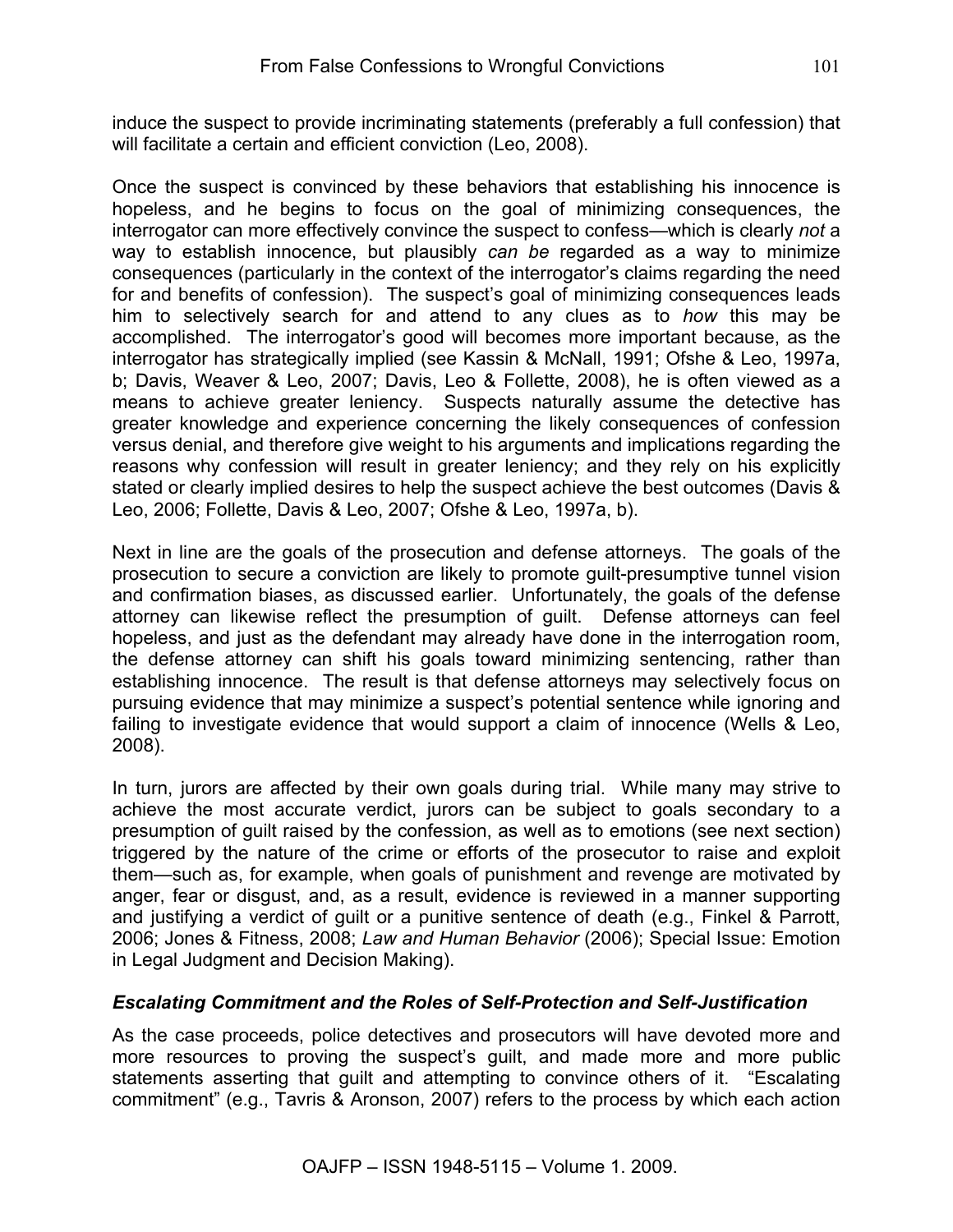taken in support of a position or goal tends to enhance belief in its validity or importance. Evidence contradicting the validity of the belief or goal becomes increasingly more "dissonant" (Festinger, 1957) and aversive. Evidence contradicting a strongly held position may also threaten the person's sense of competence or selfesteem, and thereby lead a person to engage in strong self-protective and self-justifying motivations (e.g., Tavris & Aronson, 2007). As a result the person may become hostile to the source of such evidence and to dismiss it as invalid.

The case of the Norfolk Four was pervaded by refusal to recognize mistakes, even in the face of overwhelming evidence of innocence. Danser, for example, had an unshakable airtight alibi, verified by multiple parties, that he had been in Philadelphia at work and other activities at times that would have made his presence in Norfolk at the time of the murder impossible. But prosecutor Valerie Bowen later falsely claimed that he could have somehow driven to Norfolk in time and that the time sheets and credit card documents verifying his alibi were "hearsay" and therefore not admissible. When the trial judge asked prosecutor D. J. Hansen at a sidebar, "You don't really believe this man was there, do you?" Hansen replied "The commonwealth takes the position that he was there." (Wells & Leo, 2008: 177). This was impossible. Detectives and prosecutors explained away exculpatory evidence from autopsy reports, alibis, crime scene forensics, incredible confessions, and other sources to maintain their belief in the legitimacy of their years of investigating and prosecuting men who were clearly innocent.

It was not until outside eyes began to look at the case that many who doubted the defendants' innocence—from family members to jurors—began to question the validity of the multiple confessions. These outsiders, of course, had not been involved in the investigations and prosecutions and had no self-justification motives driving their judgments. After Tice's second conviction, the first author (Leo) solicited the involvement of Peter Neufeld and the Innocence Project to help free the Norfolk Four. This led to a chain of events in which the case was publicized in television and news accounts, and in pleas for clemency to the Virginia governor (see Wells and Leo, 2008 for details). It wasn't until they were exposed to these accounts that many family members, jurors, and justice officials began to believe in the Norfolk Four's innocence**.**  Some family members finally began to believe in the innocence of their own, and jurors began to question their earlier verdicts. In fact, in January of 2006, lawyers released a letter from nine jurors from the Wilson trial urging Virginia Governor Mark Warner to grant clemency to the Norfolk Four. The jurors wrote that after being exposed to material that hadn't been available in trial, they now firmly believed in the innocence of all four defendants. Nevertheless, the police and prosecutors responsible for the investigations and prosecutions remained convinced of the defendants' guilt and adamantly opposed to clemency. Even some defense attorneys couldn't shake the forces of self-justification. Joe Dick's attorney, Michael Fasanaro, Jr., who had always assumed him guilty, failed to investigate his alibi (which could have demonstrated that Dick was on duty the night of the murder) and never pursued evidence of innocence. He also refused to admit (or failed to remember) that Dick had ever told him he was innocent, though when asked to examine his notes, they indicated he had. And he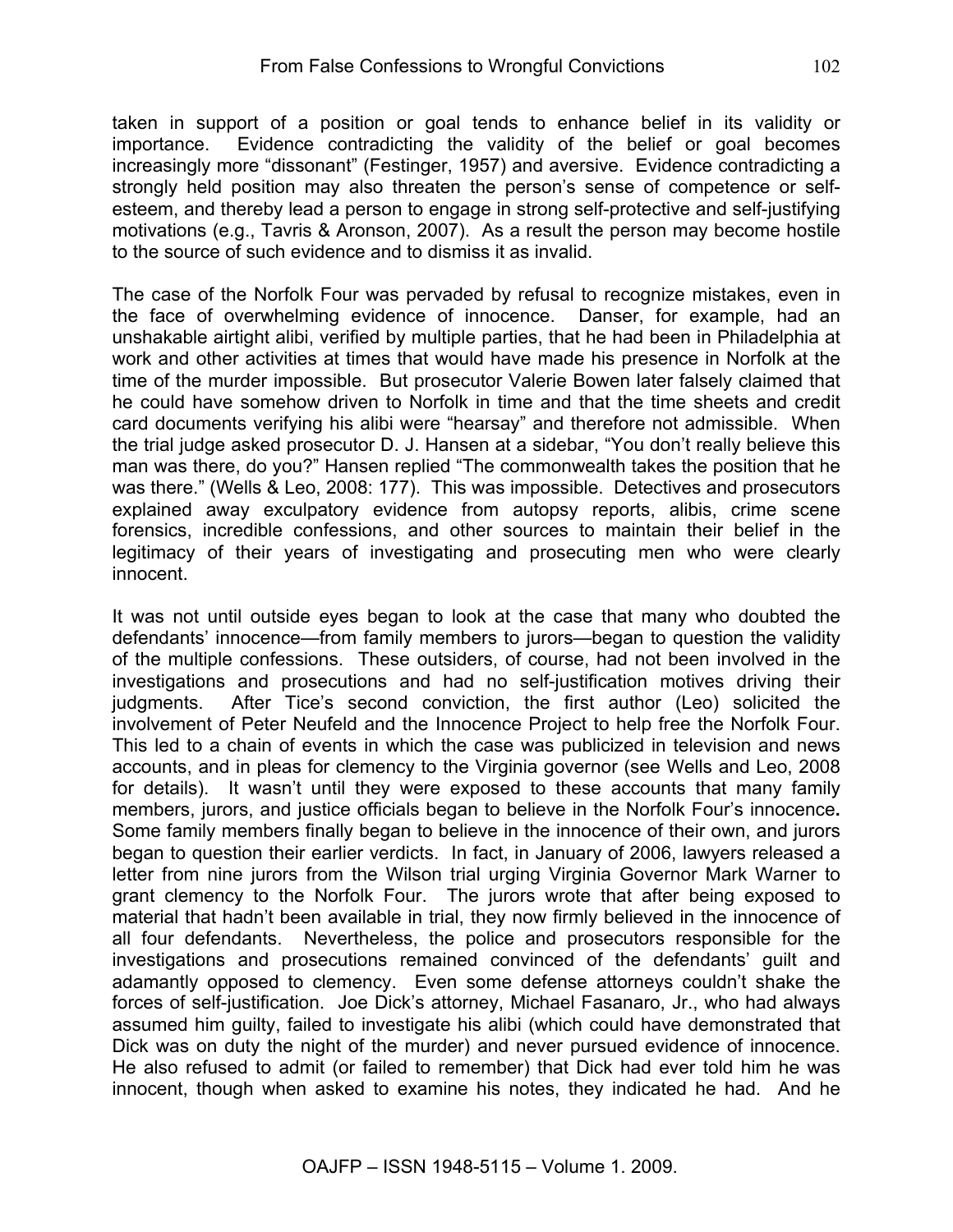continues to assert that Dick is guilty of the murder despite the overwhelming evidence to the contrary.

#### *IV. Emotion*

Many actions and judgments entailed in the elicitation and consequences of a false confession occur in the context of strong emotion. This has been discussed among interrogation scholars largely with respect to the emotional state of the suspect prior to and during the interrogation. The suspect may be experiencing strong emotions such as grief, distress, or fear as a result of the crime itself, particularly when interrogated shortly after the crime, as was Danial Williams in this case. Police interrogators are trained to use emotions to their advantage. The Inbau et al., (2001) manual, for example, suggests the use of anxiety and guilt to promote confession. Interrogation scholars have identified stress-induced confession as those in which the suspect has become so distressed (tired, fearful, anxious, or distressed by the aversiveness of the interrogation) that he becomes willing to do or say anything—including giving a false confession—to escape the interrogation (Ofshe & Leo, 1997a, b; Davis & O'Donohue, 2004).

In addition to motivating escape, intense stress also impairs thinking, and can render the person more susceptible to influence. Studies of decision making under stress have shown, for example, that stress can promote a form of tunnel vision, in which attention narrows and the person relies on less and less relevant information when making the decision (see Easterbrook, 1959; Deffenbacher, Bornstein, Penrod, & McGorty, 2004; Hammond, 2000) At first, as arousal increases, attention narrows to exclude irrelevant information and to focus only on the task or decision at hand. This can result in improved performance, when distractions are ignored. But when stress and arousal continue to increase, the further narrowing of attention begins to result in the exclusion of relevant information, and decisions become poorer. Police are trained to direct the suspect's attention on themselves, their arguments and evidence, and—through accusation, confrontation, and controlling the focus of interrogation—to prevent suspects from asserting denials, verbalizing innocence or considering alternatives to confessing (such as asking for an attorney) (Ofshe & Leo, 1997a, b; Davis & O'Donohue, 2004). When the suspect is compromised by stress, he becomes even less able to think beyond the interrogator's suggestions, to retrieve relevant information from memory, and to reason with it to come to a more beneficial decision than the detective's suggestion of confession (Follette, Davis, & Leo, 2007)**.**

But emotions also affect other parties. Exposure to the aftermath of violent crimes can likewise generate strong emotions in the police who investigate them, leading to the potential of narrowing attention to a more restricted range of suspects, and to anger against the suspects who are identified. Anger, associated with goals of punishing or removing the source (Levine & Pizzarro, 2004), can then promote other forms of tunnel vision serving these goals (proving the suspect guilty, getting a confession, and facilitating punishment).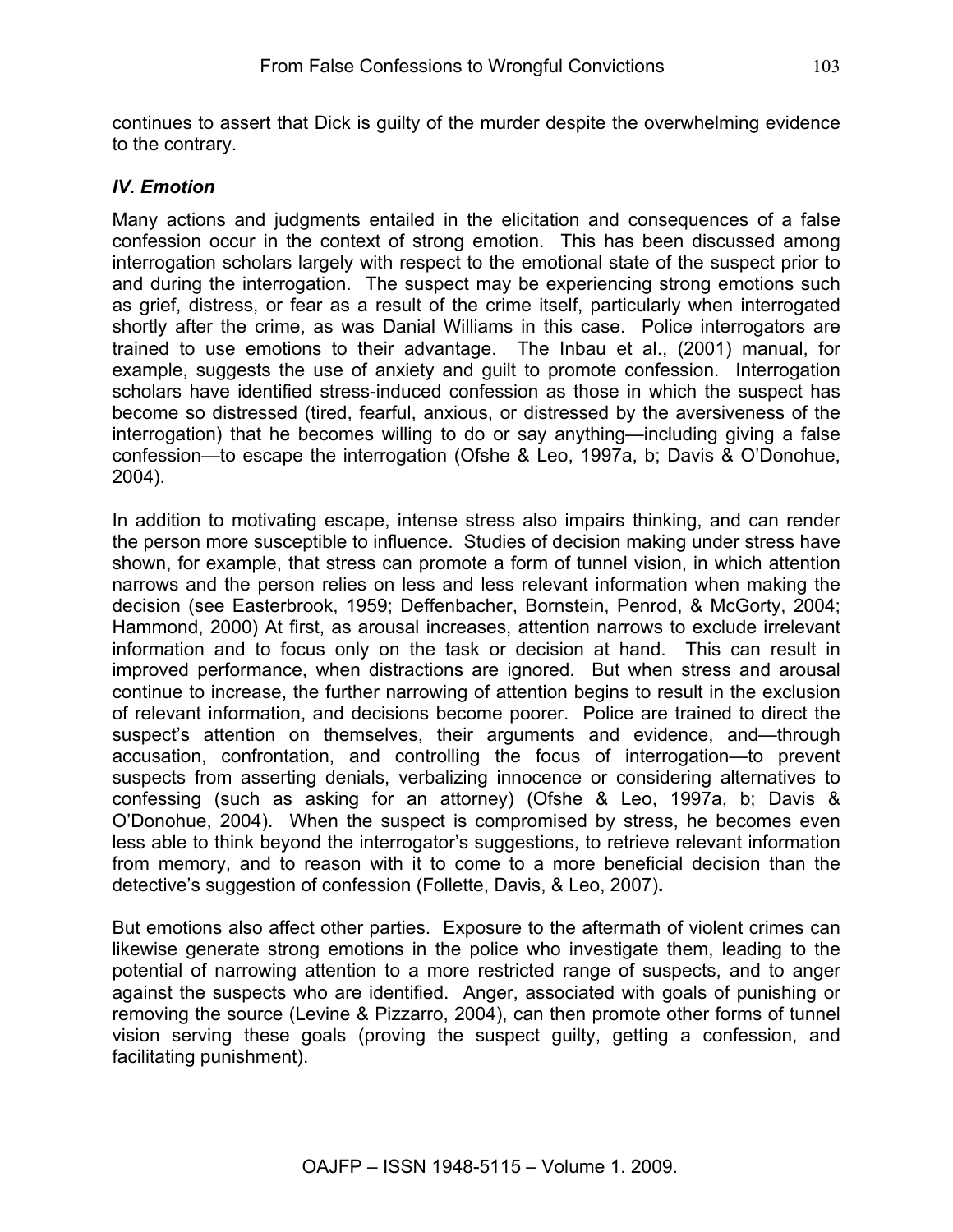Emotions can also affect the reasoning and goals of attorneys. For example, the attorneys defending Danial Williams and Joe Dick had recently lost death-penalty cases, and were extremely fearful of losing another client to the death penalty. Their unwavering focus on avoiding the death penalty through pursuit of plea agreements and cooperation with the police, and their failure to pursue claims or investigations of innocence, may have derived in part from this fear.

The judges and juries that hear the cases at trial and beyond also experience emotions that can affect their judgments—and indeed attorneys from both sides deliberately attempt to raise and exploit such emotions. As a trial consultant for many years, the second author (Davis) always advised clients as to strategies to make the jury *want* to find in the client's favor—for example, raising sympathy for an injured plaintiff to motivate the jury to award damages (even if the liability issues don't warrant a verdict for the plaintiff). With such motivation, evidence will be interpreted in a more favorable light, and stricter criteria of proof will be invoked for the jury to find for the opponent. Particularly if one's evidentiary case is weak, jury motivation may be the only path to victory. In the case of a heinous violent crime, the prosecutor is likely to attempt to inflame the jury's passions with horrifying accounts and exhibits of the crime, and damning depictions of the motivations, character and actions of the defendant. At minimum, such emotions, once raised, will inspire the jury to require better evidence of innocence before freeing someone who *might* be such a perpetrator (see *Law and Human Behavior,* 2006. Special issue: Emotion in legal judgment and decision making). When raised in the context of a case where the defendant has confessed, such emotions, to the extent they promote tunnel vision and confirmatory biases, will narrow attention and impair recognition of relevant contextual evidence that could have led to a false confession (e.g., Davis & Loftus, 2009).

# *V. Institutional Influences on Evidence-production/Decision-making*

Institutional influences affect the actions of police, attorneys, and judges, often with the effect of restricting collection of, access to, or reactions to evidence. Earlier, we noted pressures to solve and prosecute crimes quickly and efficiently. For example, restricted financial resources or other financial incentives operating for the various parties can profoundly impact the collection and use of evidence. Finances can restrict funds for the original investigation of the case by police and prosecution, or the quality of attorneys hired to defend the suspect and their investigations. Financial concerns can affect the decisions of judges who must authorize defense expenditures for courtappointed attorneys and their wages, investigation, hiring of appropriate experts, performing forensic tests and examinations, and so on—or the decisions of family who must pay for a privately funded defense. As with most biases, guilt-presumptive thinking can affect such financial decisions, without the awareness of those making them. Excessive case loads can also affect the attention devoted to a specific case, as well as discourage pursuit of lines of defense viewed as more time consuming or less likely to succeed.

Defense attorneys also face unique incentives associated with case-specific payment arrangements. If the attorney receives a flat fee, he or she may be motivated to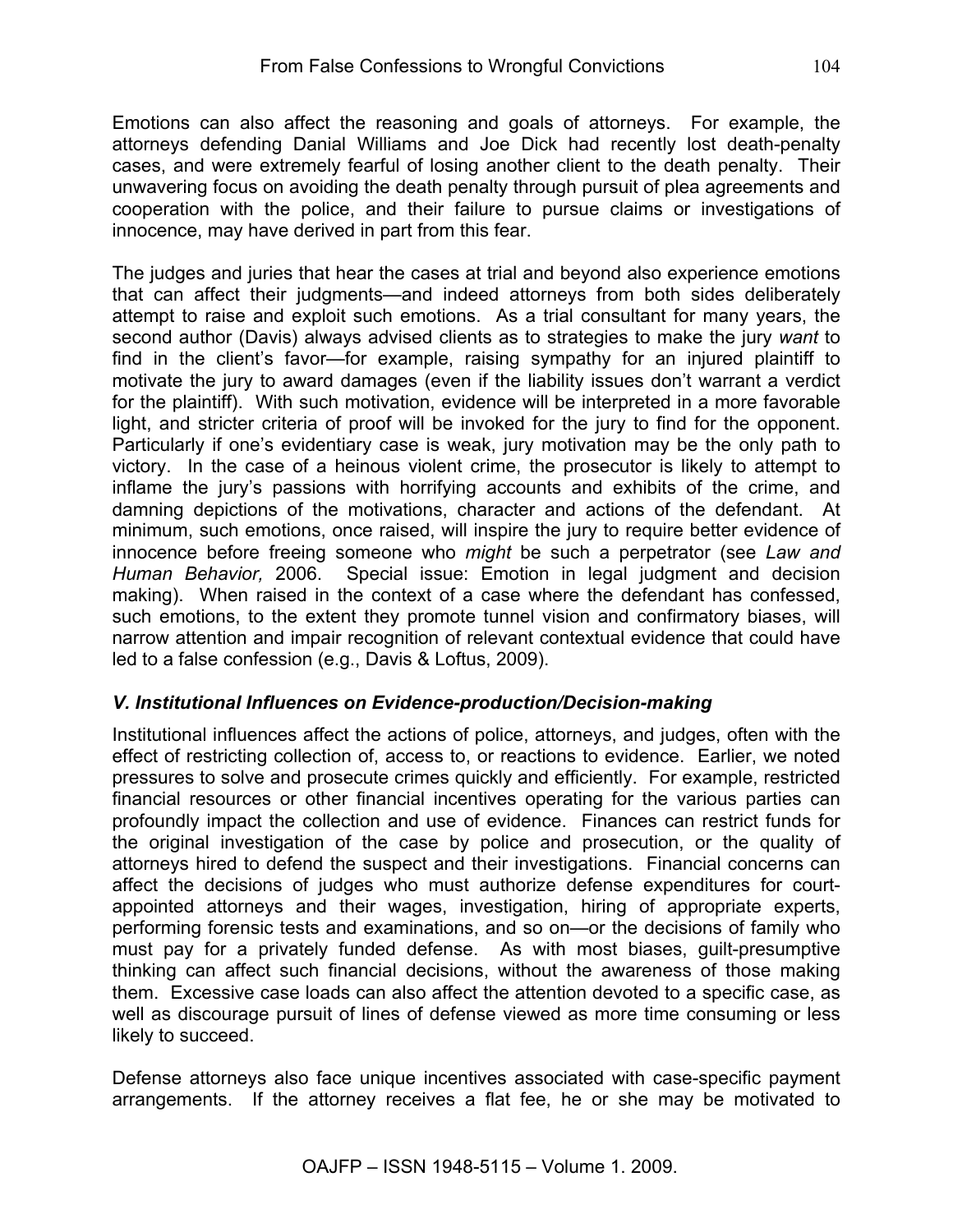minimize the effort and expense of the case by avoiding trial if possible, or to maximize profit by minimizing the resources devoted to trial (such as for hiring experts and investigators, ordering tests of evidence, etc.)—goals in diametric opposition to what is needed for adequate defense of a claim of false confession. Dick's attorney, Michael Fasanaro, for example, had a flat fee arrangement with Dick's father for \$22,500, with \$500 designated for investigation—a woefully inadequate budget for adequate defense of a capital case or a claim of false confession, and an arrangement in conflict with the position of the American Bar Association that flat fees are inappropriate in capital cases (American Bar Association, 2003).

#### *VI. Inadequate Context for Evaluation of Evidence: Inadequate and/or Misleading Relevant Knowledge and Beliefs*

Clearly, to avoid false confessions in the first place, or to successfully detect them when they do occur, it is crucial to understand their existence and the manner in which they are caused. Without this knowledge, police are likely to unknowingly engage in the very behaviors that cause false confessions. And, firmly convinced that false confessions (particularly to serious crimes) simply do not occur among sane suspects of normal intelligence, they and others to follow are unlikely to even consider the possibility that a confession is false, or to engage in follow-up investigations that would verify or discredit the confession. Likewise, if they lack relevant knowledge, defense attorneys are also likely to disbelieve claims of innocence, and to be unable or unwilling to successfully mount a false-confession defense. Indeed, these are the patterns we have outlined above. In the Norfolk-Four case, the defense attorneys for Williams, Dick Wilson and Tice lacked experience litigating false-confession cases.

Lack of relevant knowledge concerning false confessions is pervasive among those who generate and judge them. Police receive poor and misleading training about the risks of psychological interrogation and police-induced false confessions (Leo & Ofshe, 1998; Davis and O'Donohue, 2004). Interrogation manuals have widely neglected the subject of false confessions, despite considerable published research documenting their existence and effects (Kassin & Gudjonsson, 2004; Drizin & Leo, 2004; Gudjonsson, 2003; Davis & O'Donohue, 2004; Leo & Ofshe, 1998; Ofshe & Leo, 1997a, b). The widely cited Inbau and Reid manual, for example, did not discuss the problem of policeinduced false confessions until its fourth edition in 2001, when a chapter on the subject was added. Still, like every other American interrogation manual and training program, the authors continue to insist that the methods it advocates are not "apt to lead an innocent person to confess" (Inbau et al, 2001: xvi). As a result, many American police not only fail to understand the causes and effects of police-induced false confessions, but they also possess incorrect and misleading beliefs based on their training.

Some, such as erroneous beliefs about what behaviors reflect deception, lead them to inaccurately classify anxiety as deception—and therefore to misinterpret innocent behavior as reflecting guilt (Kassin & Gudjonsson, 2004; Vrij, 2008). Similar misleading or absent knowledge also appears to be pervasive among criminal-defense attorneys. Similar problems of knowledge occur in trial judges, juries, and appellate judges perhaps most fully among jurors, who have even less exposure to the phenomenon of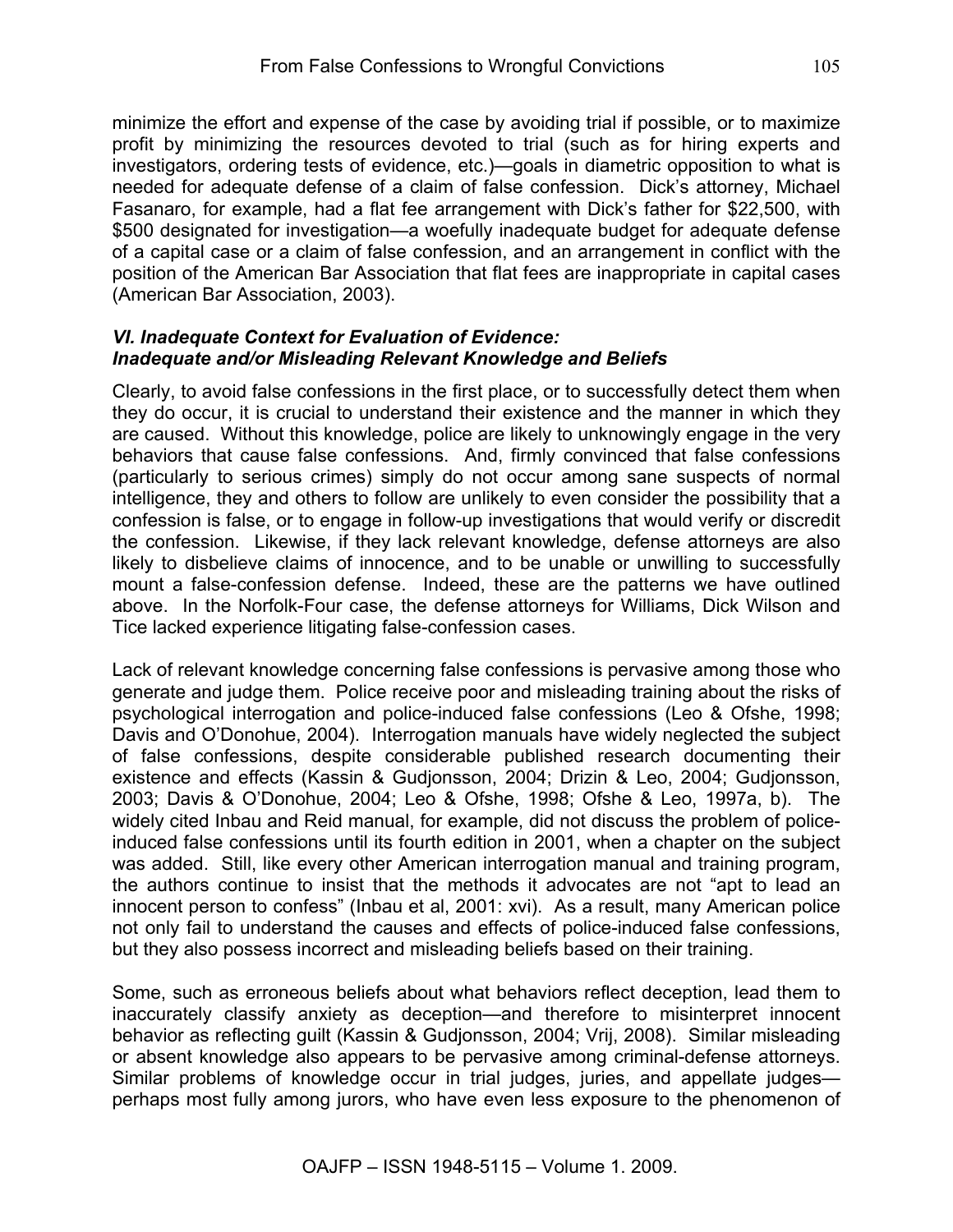false confession than those in the legal system (Chojnacki, Cicchini & White, 2008). Thus, expert testimony may become an important mechanism of education for judges and fact finders (Costanzo & Leo, 2007).

The impact of the dearth of knowledge about false confessions can be exacerbated by other misleading or missing knowledge. That is, other failures of knowledge can lead the confession to appear more valid. Prominent among these are inaccurate beliefs regarding diagnostic cues to deception and guilt. Although humans have been shown in a large scientific literature on detection of deception to perform at no better than chance levels (see Vrij, 2008 for review), they tend to believe they can accurately diagnose deception. And, although several studies have shown that observers cannot differentiate true from false confessions (see Kassin & Gudjonsson, 2004 for review), jurors and others in the justice system are faced with just such a task.

#### *VII. Inadequate Context for Evaluation of Evidence: Progressively Constricting Relevant Information*

Those who must judge the validity of a confession face constricting potential for exposure to evidence that would support a claim of false confession over time. That is, the sum of available evidence becomes progressively more selective as it becomes filtered through prior actors—as, for example, when jurors must rely on what is presented to them, as opposed to all evidence collected by all parties. To the extent that initial collection of evidence is constricted by selective search and attention, the availability of disconfirming evidence can be impaired from the very beginning of the investigation, sometimes in ways that cannot be corrected. When attention prematurely focuses exclusively on one suspect, for example, the existence of other suspects may never be investigated or recognized, leaving relevant evidence to be ignored, lost, or contaminated.

Particularly relevant for claims of false confession are all evidence regarding the initial interactions of police with the suspect, all evidence relevant to probable cause for targeting the suspect (including leads to other suspects), and all evidence regarding the interrogation itself. When interrogations are unrecorded, fact finders must rely on the original notes of the interrogators and records of the suspect's memories and reports to others. Unfortunately, such notes are often selective, and may be lost or destroyed before they can be challenged at trial or in pre-trial proceedings. For example, after taking Williams' taped confession, "Halverson and Evans would have their handwritten notes of the interrogation typed up, cleaned up to their advantage in the process, then perhaps cleaned up some more; later those handwritten notes might be thrown away so that defense attorneys could not use them as a basis for challenging what had transpired in the interrogation room. That was standard operating procedure for Norfolk detectives. . . ." (Wells & Leo, 2008: 33). The juries in the trials of Wilson and Tice may well have reached different verdicts had videotapes of the defendants' interrogations existed and had these juries been able to view them.

Moreover, even where a full recording of an interrogation is available, the full context includes not only the interrogations techniques, but also timing of the interrogation, and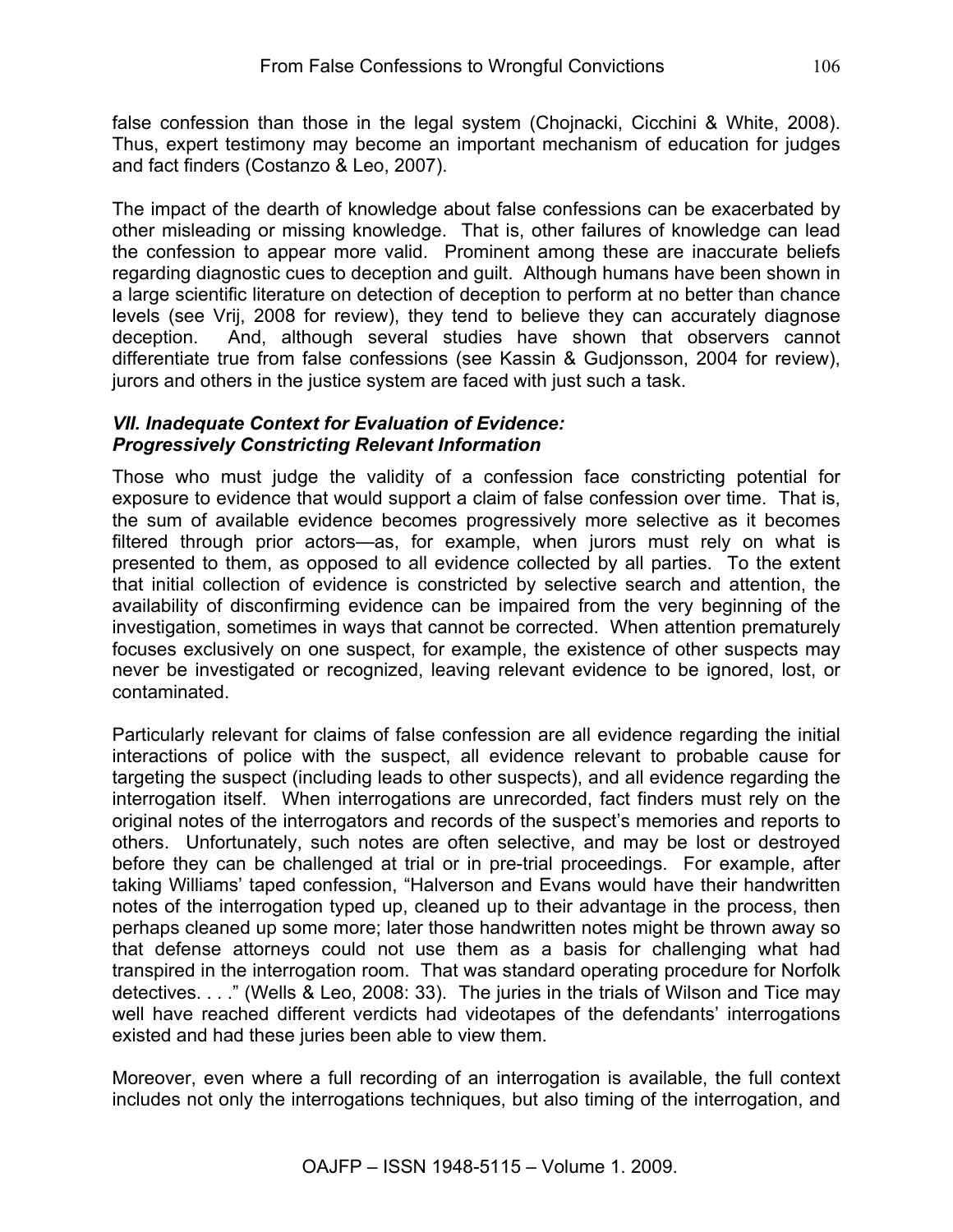the condition of the suspect (e.g., sleep deprivation, intoxication, nutrition, recent meals, emotional stress, etc.), factors which can leave a suspect more vulnerable to police pressure.

The importance of even small details of context has been demonstrated in a line of research by Daniel Lassiter and his colleagues (for a review see Lassiter, Ware, Lindberg, & Ratcliff, in press) in which they have shown that even the angle from which an interrogation is recorded can affect judgments of coercion and validity. That is, confessions tend to be judged as more valid and voluntary when the camera focuses only on the suspect than when it focuses equally on both suspect and detective, and least voluntary when it focuses only on the detective. Thus, being unable to see the full context, including both participants, tends to lead observers to focus on the causal role of the one they can see, without full appreciation of the role of the other. If such a small aspect of the context in which a confession takes place, when missing, can significantly increase judgments of voluntariness and validity, we can only imagine the magnitude of the effect of all missing contextual details.

#### *Conclusion*

To date, the social science literature on false confessions has primarily addressed three issues: the psychological methods and processes of interrogation that lead to false confession, individual susceptibilities to interrogative influence and false confession, and the role that false confessions have played in documented cases of wrongful conviction. The psychological processes through which false confessions lead to wrongful conviction have been largely unaddressed. This article has taken up this challenge, addressing this gap in the literature by examining seven psychological processes linking false confession to wrongful conviction and failures of post-conviction relief.

For those interested in preventing miscarriages of justice, it is imperative to study more closely the link between false confession and wrongful conviction. On the one hand, there is no piece of erroneous evidence that *if put before a jury* is more likely to lead to a wrongful conviction than a false confession (Kassin & Neumann, 1997; Leo & Ofshe, 1998). Criminal-justice officials and jurors treat confessions as "the crème de la crème of prosecutorial proof" (Davies, 2006), and as a result false confessors whose cases go to trial are convicted the vast majority of the time (Leo & Ofshe, 1998; Drizin & Leo, 2004). On the other hand, not all false confessions lead to the wrongful conviction of the innocent: Sometimes police do not bring confession cases to prosecutors, sometimes prosecutors drop charges, sometimes judges suppress confessions, and sometimes juries acquit false confessors. The key to preventing confession-based miscarriages of justice is therefore to better understand why some false confessions lead to wrongful convictions and others do not. This article is a first step in that direction.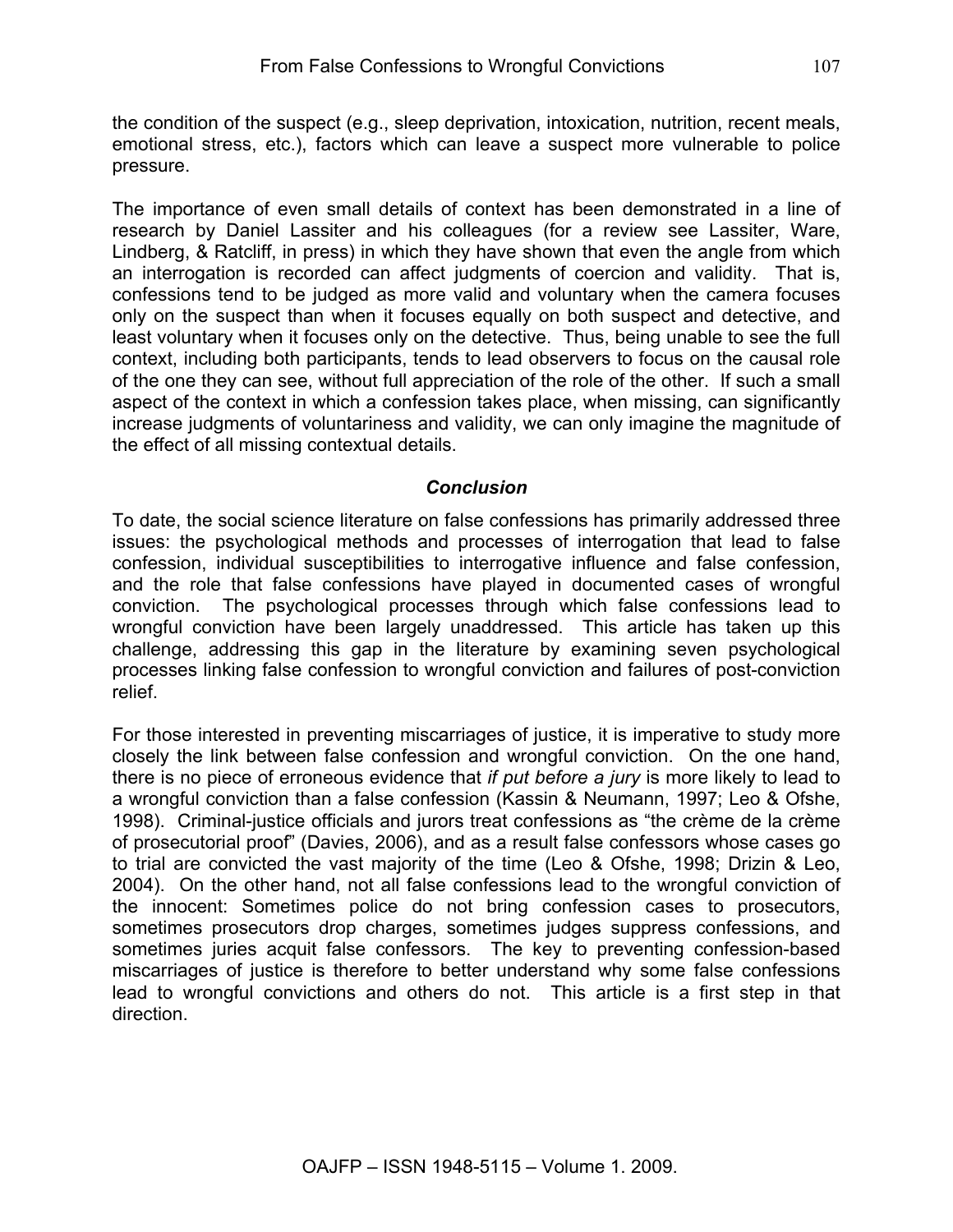#### **References**

- American Bar Association (2003). "American Bar Association Guidelines for the Appointment and Performance of Defense Counsel in Death Penalty Cases." Downloaded 9/25/09 from http://www.abanet.org/deathpenalty/resources/home.shtml
- Bedau, Hugo Adam, & Radelet. M. L. (1987). Miscarriages of justice in potentially capital cases. *Stanford Law Review*, *40*, 21-179.
- Bornstein, B. H., & Wiener, R. L., (Eds.). (2006). Emotion in legal judgment and decision making (Special issue). *Law and Human Behavior 30*(2).
- Cassell, P. & Hayman, B. (1996). Police interrogation in the 1990s: An empirical study of the effects of Miranda. *UCLA Law Review*, *43,* 839-931.
- Castelle, G. & Loftus, E. (2001). Misinformation and wrongful convictions. In S. D. Westervelt & J. A. Humphrey (Eds). *Wrongly Convicted: Perspectives on Failed Justice* (pp. 17-35). Newark: Rutgers University Press.
- Chojnacki, D. E., Cicchini, M. D., & White, L. T. (2008). An empirical basis for the admission of expert testimony on false confessions. *Arizona State Law Journal, 40,* 1-45.
- *Colorado v. Connelly*, 479 U.S. 157 (1986).
- Connery, D. (2008). "Foreword" in T. Wells and R. A. Leo (2008), *The wrong guys: Murder, false confessions and the Norfolk 4* (pp. ix-xi). New York: The New Press.
- Costanzo, M. & Leo, R. A. (2007). Research and Expert Testimony on Interrogations and Confessions. In M. Costanzo**,** D**.** Krauss**,** & K. Pezdek (Eds)**,** *Expert psychological testimony for the courts* (pp.69-98). Mahwah, NJ, US: Lawrence Erlbaum Associates Publishers.
- Davis, D. & Follette, W. (2002). Rethinking probative value of evidence: Base rates, intuitive profiling and the postdiction of behavior. *Law and Human Behavior, 26*, 133-158.
- Davis, D. & O'Donohue, W. (2004). The road to perdition: Extreme influence tactics in the interrogation room. In W. O'Donahue, (Ed.), *Handbook of Forensic Psychology* (pp. 897-996). San Diego: Academic Press.
- Davis, D, & Leo, R. A. (2006). Strategies for preventing false confessions and their consequences. In M. Kebbell and G. Davies (Eds.), *Practical psychology for*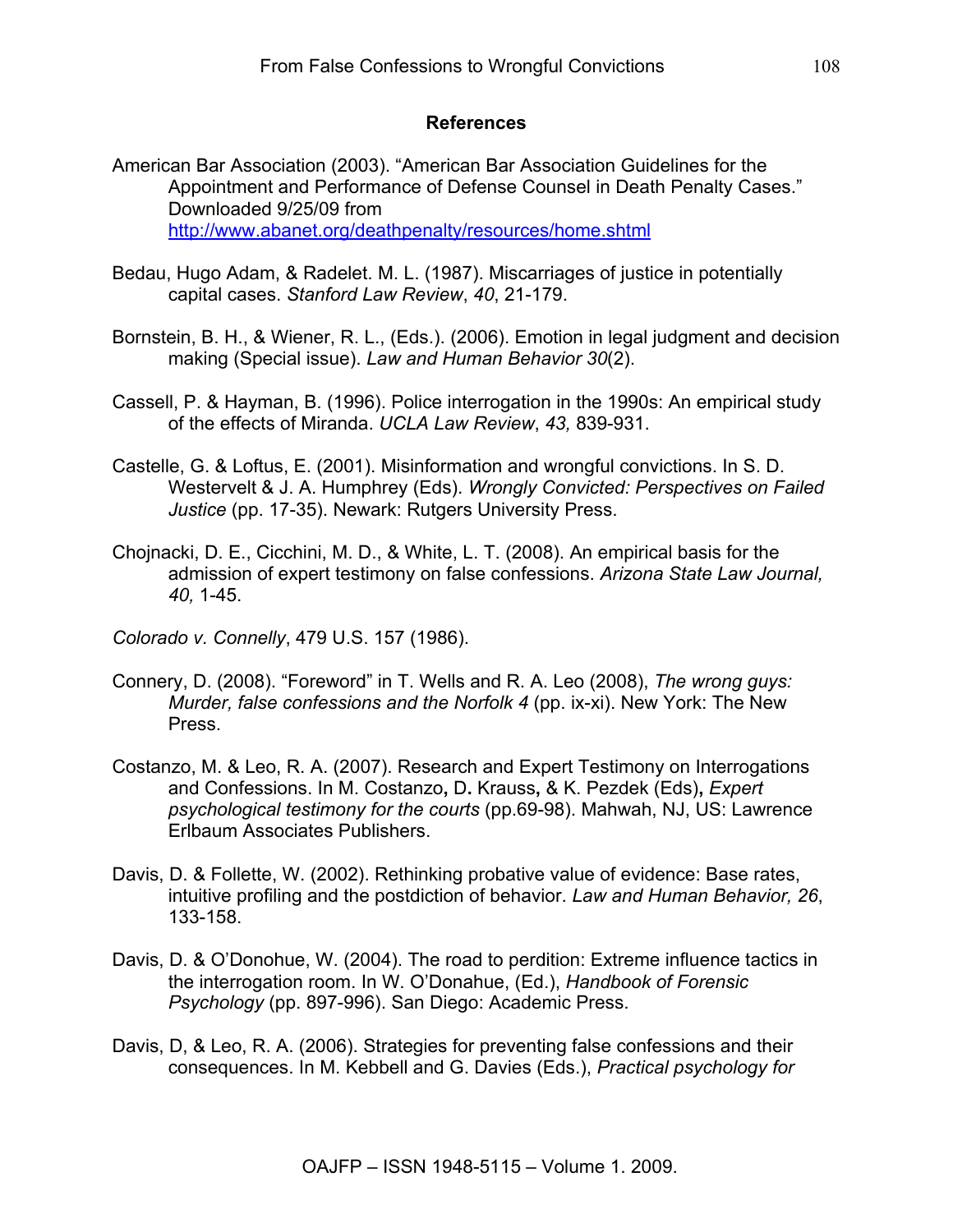*forensic investigations and Prosecutions* (pp. 121-149). New York: John Wiley & Sons.

- Davis, D., Friedman, R. D. (2007). Memory for conversation: The orphan child of witness memory researchers. In M. P. Toglia, J. D. Read, D. F. Ross, & R. C. L. Lindsay, (Eds.), *The handbook of eyewitness psychology, Vol. I: Memory for events.* (pp. 3-52). Mahwah, NJ: Lawrence Erlbaum Associates.
- Davis, D., Weaver, T., Leo, R. A. (2007). Effects of failed polygraph results on true and false confessions. Paper presented at the American Psychological Association, San Francisco, CA.
- Davis, D., Leo, R. A., & Follette, W. C. (2008). Recommending false confession for the innocent. Paper presented at the American Psychology-Law Society, Ft. Lauderdale, FL.
- Davis, D., & Loftus, E. F. (2009). Expectancies, emotion and memory reports for visual events. In J. R. Brockmole (Ed.), *The visual world in memory* (pp. 178-212). NY: Psychology Press.
- Davis, D., & Loftus, E. F. (in press). The scientific basis of testimony regarding recovered memories of sexual abuse. In J. Skeem, K. Douglas, & S. O. Lilienfeld (Eds.) *Psychological Science in the Courtroom: Controversies and Consensus.* New York: Guilford Press.
- Deffenbacher, K. A., Bornstein, B. H., Penrod, S. D., & McGorty, E. K. (2004). A meta analytic review of the effects of high stress on eyewitness memory. *Law and Human Behavior, 28*, 687-706.
- Drizin, S. & Leo, R. A. (2004). The problem of false confessions in the post-DNA world. *North Carolina Law Review*, 82, 891-1007.
- Easterbrook, J. A. (1959). The effect of emotion on cue utilization and the organization of behavior. *Psychological Review, 66*, 183-201.
- Elliot, A. J., & Dweck, C. S. (2005). *Handbook of competence and motivation.* New York, NY, US: Guilford Publications.
- Festinger, L. (1957). A theory of cognitive dissonance. Oxford, England: Row, Peterson.
- Findley, K. & Scott, M. (2006). The multiple dimensions of tunnel vision in criminal cases. *Wisconsin Law Review*, 291-398.
- Finkel, N. J., & Parrott, W. G. (2006). *Emotions and culpability: How the law is at odds with psychology, jurors, and itself.* Washington, DC: American Psychological Association.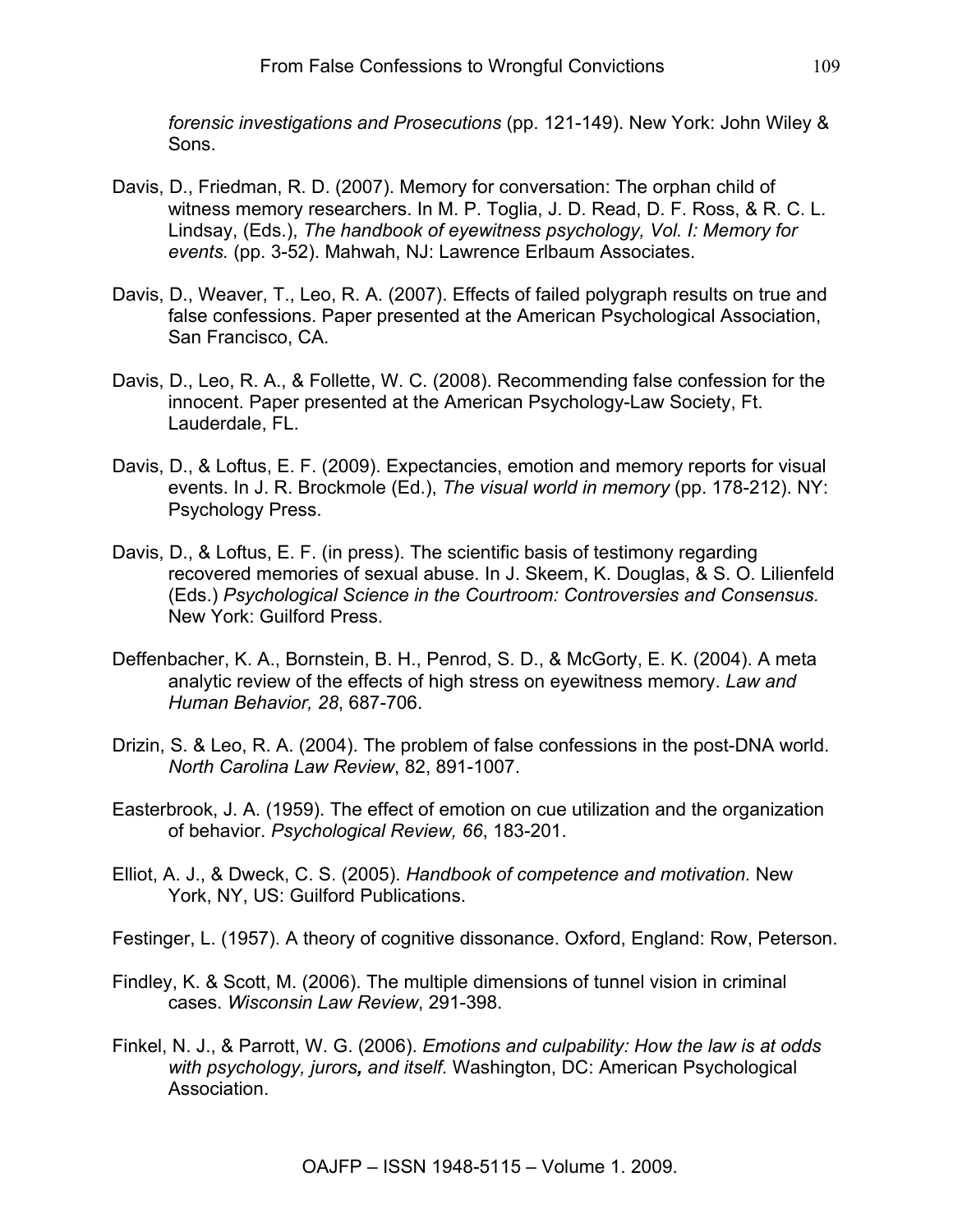- Fisher, S. (1988). In search of the virtuous prosecutor: A conceptual framework. *American Journal of Criminal Law*, 15, 197-261.
- Follette, W. C., Davis, D., & Leo, R. A. (2007). Mental health status and vulnerability to interrogative influence. *Criminal Justice, 22, 42-49.*
- Garrett, B. (2008). Judging Innocence. *Columbia Law Review, 108,* 55-142.
- Gilovich, T. (1991). *How we know what isn't so: The fallibility of human reason in everyday life*. New York: The Free Press.
- Givelber, D. (2000). Punishing protestations of innocence: Denying responsibility and its consequences. *American Criminal Law Review*, *37*, 1363-1408.
- Gross, S., Jacoby, K., Matheson, D., Montgomery, N., & Patel, S. (2005). Exonerations in the United States, 1989 through 2003. *Journal of Criminal Law and Criminology, 95*, 523-553.
- Gudjonsson, G. H. (2003). *The psychology of interrogations and confessions: A handbook*. New York: Wiley.
- Hammond, K. R. (2000). *Judgments under stress.* New York: Oxford University Press.
- Hassin, R. R.; Uleman, J. S.; Bargh, J. A. (2005). *The new unconscious.* New York: Oxford University Press.
- Inbau, F. E., Reid, J. E., Buckley, J. P., & Jayne, B. C. (2001). *Criminal interrogations and confessions* (4th ed.). Gaithersburg, MD: Aspen.
- Jones, A. & Fitness, J. (2008). Moral hypervigilance: The influence of disgust sensitivity in the moral domain. *Emotion*, *8*(5), 613-627.
- Jones, E. E. (1979). The rocky road from acts to dispositions. *American Psychologist, 34,* 107-117.
- Jones, E. E., & Harris, V. A. (1967). The attribution of attitudes. *Journal of Experimental Social Psychology, 3,* 1-24.
- Kassin, S. M., & McNall, K. (1991). Police interrogations and confessions: Communicating promises and threats by pragmatic implication. *Law and Human Behavior, 15,* 233-251.
- Kassin, S. & Sukel, H. (1997). Coerced confessions and the jury. *Law and Human Behavior, 21,* 27-46.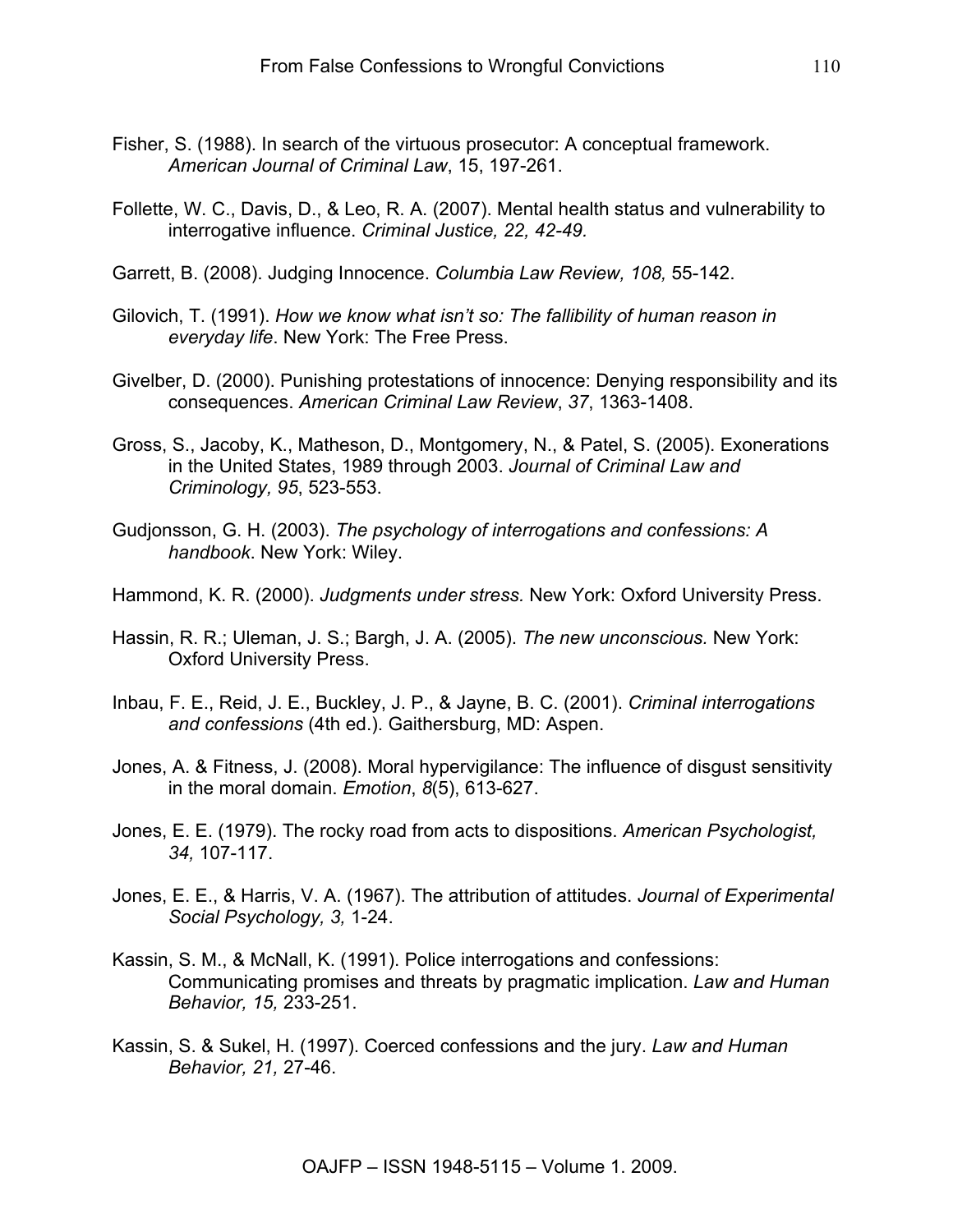- Kassin, S. & Neumann, K. (1997). On the power of confession evidence: an experimental test of the fundamental difference hypothesis. *Law and Human Behavior*, *21,* 460-484.
- Kassin, S., & Fong, C.T. (1999). "I'm innocent!" Effects of training on judgments of truth and deception in the interrogation room. *Law and Human Behavior*, *23*, 499-516.
- Kassin, S., Goldstein, C. J., & Savitsky, K. (2003). Behavioral confirmation in the interrogation room: On the dangers of presuming guilt. *Law and Human Behavior*, *27*, 187-203.
- Kassin, S., & Gudjonsson, G. (2004). The psychology of confessions: A review of the literature and issues. *Psychological Science in the Public Interest*, *5*, 35-67.
- Lassiter, G. D., Ware, L. J., Lindberg, M. J., & Ratcliff, J. J. (in press). Videotaping custodial interrogations: Toward a scientifically based policy. In G. D. Lassiter & C. A. Meissner (Eds.), *Interrogations and confessions: Current research, practice and policy*. Washington D. C.: American Psychological Association.
- Leo, R. A. (1996). Inside the interrogation room. *Journal of Criminal Law and Criminology*, *86*, 266-303.
- Leo, R. A. (2005). Re-thinking the study of miscarriages of justice: Developing a criminology of wrongful conviction. *Journal of Contemporary Criminal Justice, 21,*  201-223.
- Leo, R. A. (2008). *Police Interrogation and American Justice*. Cambridge, MA: Harvard University Press.
- Leo, R. A. & Ofshe, R. (1998). The consequences of false confessions: Deprivations of liberty and miscarriages of justice in the age of psychological interrogation. *Journal of Criminal Law and Criminology*, *88*, 429-296.
- Leo, R. A., & Ofshe, R. (2001). The truth about false confessions and advocacy scholarship. *The Criminal Law Bulletin, 37,* 293-370.
- Leo, R. A., Drizin, S., Neufeld, P., Hall, B., & Vatner, A. (2006). Bringing reliability back in: False confessions and legal safeguards in the twenty-first century. *Wisconsin Law Review,* 479-539.
- Levine, L. J. & Pizzarro, D. A. (2004). Emotion and memory research: A grumpy overview. *Social Cognition, 22,* 530-554.
- Loftus, E. F. & Davis, D. (2006). Recovered memories. *Annual Review of Clinical Psychology, 2*, 469-498.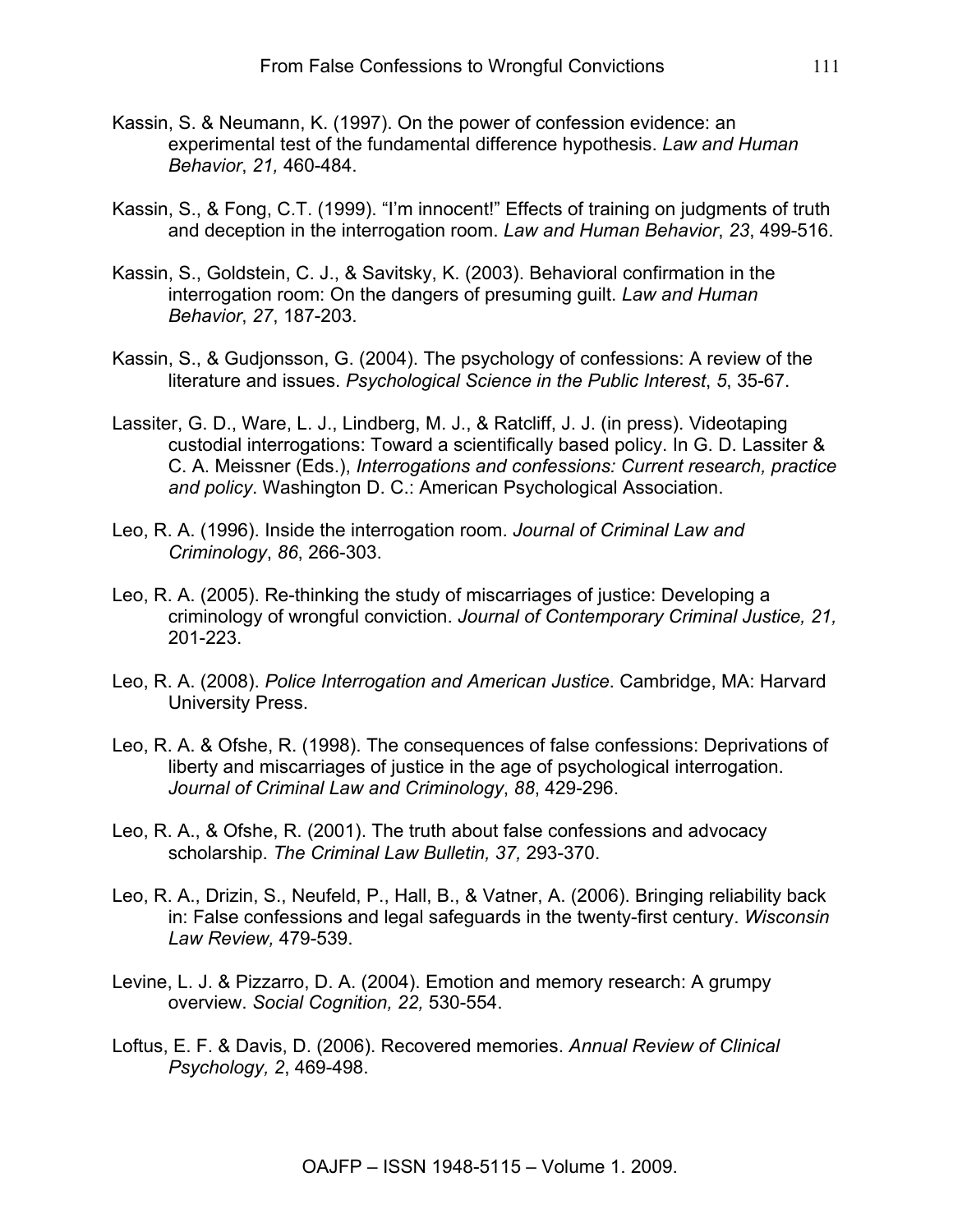- Martin, D. (2002). Lessons about justice from the laboratory of wrongful convictions: Tunnel vision, the construction of guilt, and informer evidence. *UMKC Law Review*, *70*, 847-864.
- Medwed, D. (2004). The zeal deal: Prosecutorial resistance to post-conviction claims of innocence. *Boston University Law Review*, *84*, 125-183.
- Meissner, C. & Kassin, Saul (2002). "He's guilty!" Investigator bias in judgments of truth and deception. *Law and Human Behavior*, *26*, 469-480.
- Meissner, C. A., & Kassin, S. M. (2004). "You're guilty, so just confess!" Cognitive and behavioral confirmation biases in the interrogation room. In G. D. Lassiter (Ed.), *Interrogations, confessions and entrapment* (pp. 85-106). New York: Kluwer Academic.
- Miller, G. R., & Boster, F. J. (1977). Three images of the trial: Their implications for psychological research. In B. Sales, (Ed.), *Psychology in the Legal Process* (pp. 19-38). New York: Pocket Books.
- Nardulli, P., Eisenstein, J., and Fleming, R. (1988). *The tenor of justice: Criminal courts and the guilty plea process*. Urbana: University of Illinois Press.
- Ofshe, R. & Leo, R.A. (1997a). The social psychology of police interrogation: The theory and classification of true and false confessions. *Studies in Law, Politics and Society, 16,* 189-251.
- Ofshe, R. & Leo, R. A. (1997b). The decision to confess falsely: Rational choice and irrational action. *Denver University Law Review, 74,* 979-1122.

*People of the State of California v. Cahill*, 5 Cal.4<sup>th</sup> (1993).

Piper, A., Lilevik, K., & Kritzer, R. (2008). "What's wrong with believing in repression?: A review for legal professionals." *Psychology, Public Policy, and Law*, *14*(3), 223- 242.

*Psychological Inquiry*, 1999, Vol. 10(1), (Entire).

- Redlich, A. (in press). False confessions, false guilty pleas: Similarities and differences. In D. Lassiter & C. Meissner (Eds.), *Interrogations and confessions: Current research, practice and policy.* Washington, DC: American Psychological Association.
- Ross, L. (1977). The intuitive psychologist and his shortcomings: Distortions in the attribution process. In L. Berkowitz (Ed.), *Advances in experimental social psychology, Vol. 10,* (pp. 174-221). New York: Academic Press.